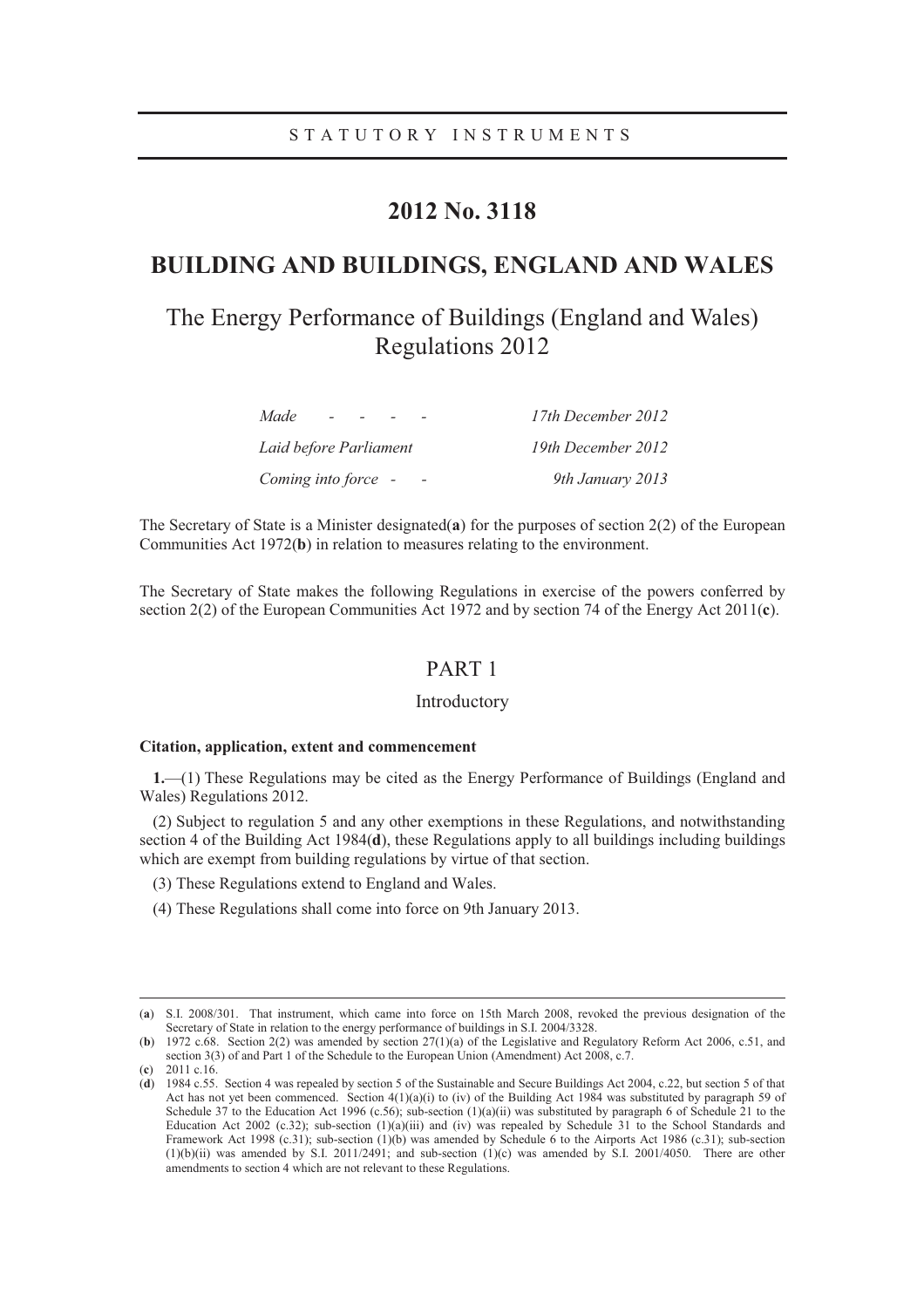#### **Interpretation**

**2.**—(1) In these Regulations—

"accreditation scheme" means a scheme approved by the Secretary of State in accordance with—

- (a) regulation 22; or
- (b) regulation 30 of the Building Regulations 2010(**a**);

"air-conditioning system" means a combination of all the components required to provide a form of air treatment in which the temperature is controlled or can be lowered, and includes systems which combine such air treatment with the control of ventilation, humidity and air cleanliness;

"asset rating" means a numerical indicator of the amount of energy estimated to meet the different needs associated with a standardised use of a building, calculated according to the methodology approved by the Secretary of State pursuant to regulation 24 of the Building Regulations 2010;

"authorised recipient" means—

- (a) either House of Parliament (or a member or officer thereof);
- (b) a government department;
- (c) a person or body (other than a government department or the Welsh Ministers) to which section 6 of the National Audit Act 1983(**b**) applies;
- (d) the Welsh Ministers;
- (e) the National Assembly for Wales;
- (f) the Scottish Parliament, the Scottish Executive, an office-holder in the Scottish Administration or a Scottish Public Authority;
- (g) the Northern Ireland Assembly or a Northern Ireland Department;
- (h) a county council, district council or parish council in England;
- (i) a London borough council;
- (j) the Common Council of the City of London;
- (k) the Greater London Authority;
- (l) a local authority within the meaning of section 61 of the Local Government in Scotland Act 2003(**c**);
- (m) a local authority within the meaning of section 175 of the Local Government (Wales) Measure 2011(**d**);
- (n) a council of a district or borough within the meaning of the Local Government Act (Northern Ireland) 1972(**e**);
- (o) a university, including a university college (or any institution in the nature of a college in a university) or a school or hall of a university;
- (p) a provider of higher education as defined in section 579(1) of the Education Act 1996(**f**) ("the 1996 Act") (other than one mentioned in paragraph (o) above);
- (q) a provider of further education as defined in section 2(3) to (5) of the 1996 Act(**g**);

 <sup>(</sup>**a**) S.I. 2010/2214. Regulation 30 was amended by S.I. 2012/809 and by S.I. 2012/3119.

<sup>(</sup>**b**) 1983 c.44. Section 6 was amended by Schedule 1 to the Government Resources and Accounts Act 2000 (c.20); by Schedule 10 to the Government of Wales Act 2006 (c.32); by Schedule 1 to the National Health Service (Consequential Provisions) Act 2006 (c.43); and by Schedule 4 to the Health and Social Care (Community Health and Standards) Act 2003 (c.43). There are other amendments to section 6 which are not relevant to these Regulations.

<sup>(</sup>**c**) 2003 asp.1. Section 61 was amended by Schedule 3 to the Fire (Scotland) Act 2005 (asp.5);,and by Schedule 1 to the Transport (Scotland) Act 2005 (asp.12).

<sup>(</sup>**d**) 2011 nawm 4.

<sup>(</sup>**e**) 1972 c.9.

<sup>(</sup>**f**) 1996 c.56. There are amendments to section 569(1) which are not relevant to the definition of "higher education".

<sup>(</sup>**g**) Section 2(3) and (4) were respectively amended by Schedule 22 and Schedule 21 to the Education Act 2002 (c.32).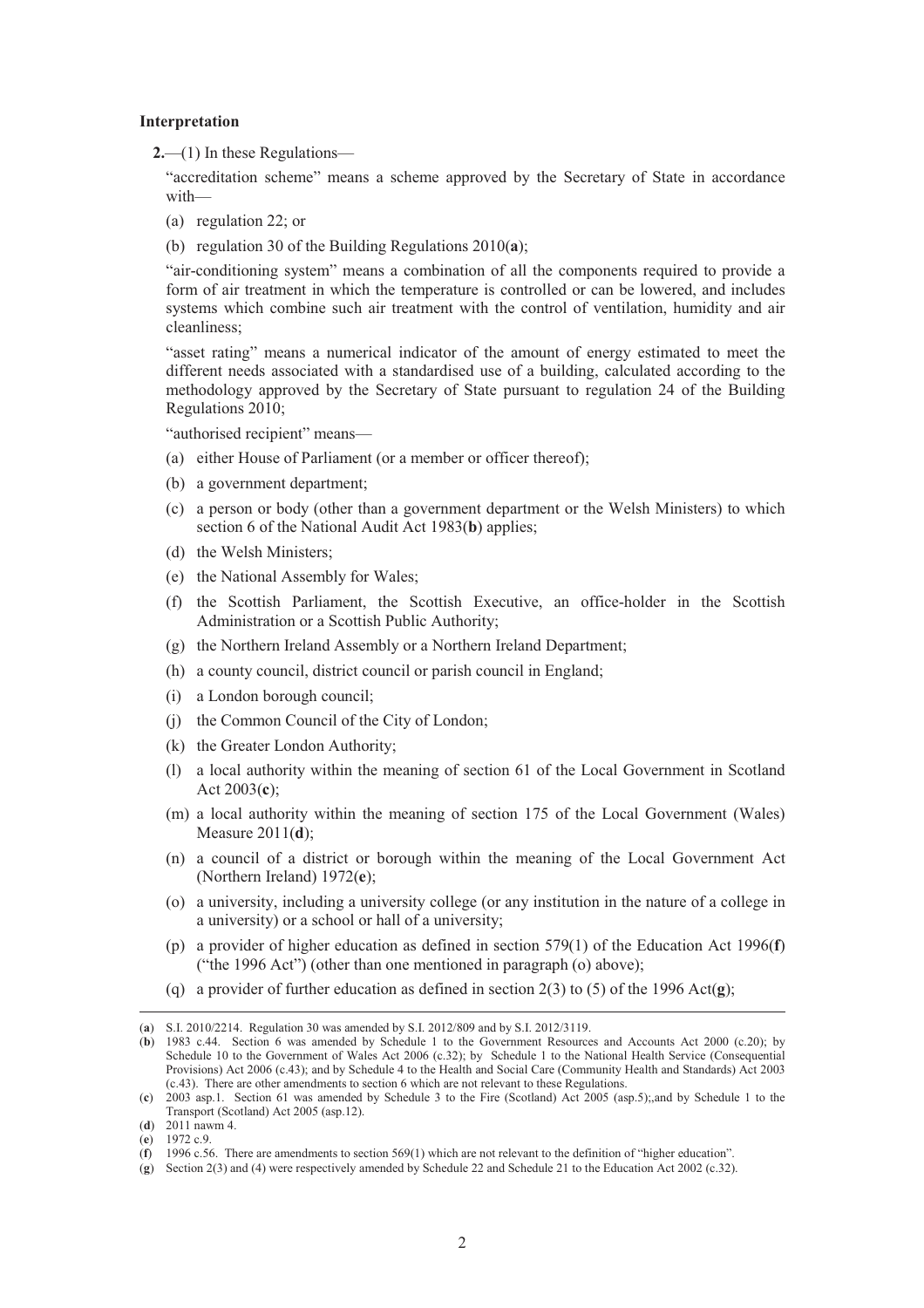- (r) a charity whose purposes include—
	- (i) the conduct of research into the earth's climate or environment or research into the construction, design or use of buildings, or
	- (ii) the promotion of energy efficiency in buildings;
- (s) a registered provider of social housing;
- (t) a person who operates an accreditation scheme approved by the Secretary of State under regulation 22;
- (u) a green deal relevant person;
- (v) the holder of a licence under section  $6(1)(c)$  or (d) of the Electricity Act 1989(a) (distribution and supply licences) which has been modified by the Secretary of State under section 41(1) of the Energy Act 2008(**b**) (power to amend licence conditions etc: feed-in tariffs); and
- (w) a person (other than a natural person) who is certificated under the scheme known as the "Microgeneration Certification Scheme"(**c**);

"building" means a roofed construction having walls, for which energy is used to condition the indoor climate;

"building envelope" means the integrated elements of a building which separate its interior from the outdoor environment;

"building unit" means a section, floor or apartment within a building which is designed or altered to be used separately;

"bulk access data" means any data entered onto a register as required by regulation 27(2);

"display energy certificate" means a certificate which complies with regulation 15;

"dwelling" means a building or part of a building occupied or intended to be occupied as a separate dwelling;

"energy assessor" means an individual who is a member of an accreditation scheme;

"energy from renewable sources" means energy from renewable non-fossil sources, namely wind, solar, aerothermal, geothermal, hydrothermal and ocean energy, hydropower, biomass, landfill gas, sewage treatment plant gas and biogases;

"energy performance certificate" means a certificate which—

- (a) in the case of a certificate entered on the register before 9th January 2013 complied with the requirements of regulation 11(1) of the Energy Performance of Buildings (Certificates and Inspections) (England and Wales) Regulations 2007(**d**);
- (b) in the case of a certificate entered on the register on or after 9th January 2013 complies with the requirements of regulation 9(1) of these Regulations; or
- (c) complies with the requirements of regulation 29(**e**) of the Building Regulations 2010;

"general access data" means information that is required by these Regulations to be included in an energy performance certificate, a display energy certificate, an inspection report, or a recommendation report;

"green deal plan" means an energy plan which is a green deal plan in accordance with section 1(3) of the Energy Act 2011;

"green deal relevant person" means a person who, after the coming into force of framework regulations made under section 3(1) of the Energy Act 2011—

(a) is authorised by the Secretary of State to act as a green deal provider pursuant to those regulations,

 <sup>(</sup>**a**) 1989 c.29. Section 6(1)(c) was amended by Schedule 23 to the Energy Act 2004 (c.20).

<sup>(</sup>**b**) 2008 c.32.

<sup>(</sup>**c**) For details of this scheme see: http://www.microgenerationcertificate.org.

<sup>(</sup>**d**) S.I. 2007/991, revoked by these Regulations (see regulation 46 and Schedule 3).

<sup>(</sup>**e**) Regulation 29 of the Building Regulations 2010 was amended by S.I. 2012/809 and by S.I. 2012/3119.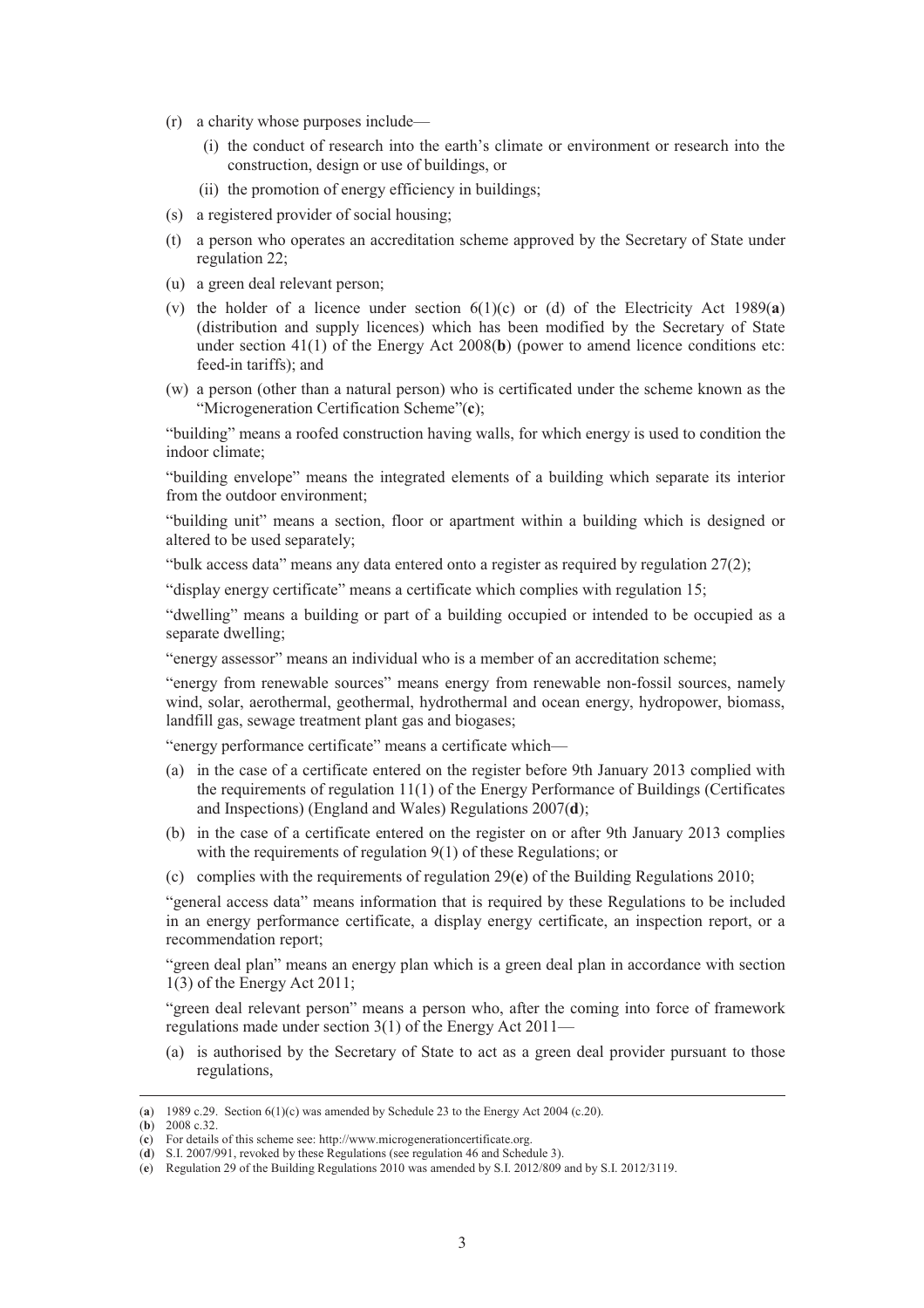- (b) is a body specified or authorised for the purposes of subsection  $(1)(a)$  of that section, or
- (c) operates a scheme for the purpose of assessing whether persons are qualified to act as advisors in relation to green deal plans;

"inspection report" means a report issued by an energy assessor in accordance with regulation  $19(1);$ 

"keeper of the register" means the Secretary of State, or the person keeping a register on the Secretary of State's behalf;

"nominated date", in relation to a display energy certificate, means a date no later than three months after the end of the period over which the operational rating is calculated, which is nominated by the energy assessor who issued the certificate;

"operational rating" means a numeric indicator of the amount of energy consumed during the occupation of the building over a period of 12 months ending no earlier than three months before the nominated date, calculated according to the methodology approved by the Secretary of State for the purposes of regulation 24 of the Building Regulations 2010;

"penalty charge notice" means a notice given pursuant to regulation 36;

"personal data" has the meaning given in section 1(1) of the Data Protection Act 1998(**a**);

"register" means a register required to be maintained under regulation 27;

"relevant person" (other than in the phrase "green deal relevant person") means—

- (a) in relation to a building which is to be sold, the seller;
- (b) in relation to a building which is to be rented out, the prospective landlord;
- (c) in relation to an air-conditioning system, the person who has control of the operation of the system; and
- (d) in relation to a building which is constructed, the person who carries out the construction;

"report reference number" means the unique number assigned by the keeper of the register to each energy performance certificate or display energy certificate;

"total useful floor area" means the gross floor area as measured in accordance with the guidance issued from time to time by the Royal Institution of Chartered Surveyors or by any body replacing that Institution.

#### **Meaning of "prospective buyer or tenant"**

**3.** A person becomes a prospective buyer or tenant in relation to a building when he or she—

- (a) requests any information about the building from the relevant person or the relevant person's agent for the purpose of deciding whether to buy or rent the building;
- (b) makes a request to view the building for the purpose of deciding whether to buy or rent the building; or
- (c) makes an offer, whether oral or written, to buy or rent the building.

#### **Recommendation reports**

**4.**—(1) In these Regulations, a "recommendation report" means recommendations made by an energy assessor for the cost-effective improvement of the energy performance of a building or building unit.

(2) A recommendation report made on or after 9th January 2013 must include—

(a) recommended cost-effective measures that could be carried out in connection with a major renovation of the building envelope or technical building systems;

 <sup>(</sup>**a**) 1998 c.29. Section 1(1) was amended by section 68 of and Schedule 8 to the Freedom of Information Act 2000 (c.36), and by S.I. 2004/3089. There are other amendments to section 1 of the Data Protection Act 1998 which are not relevant to these Regulations.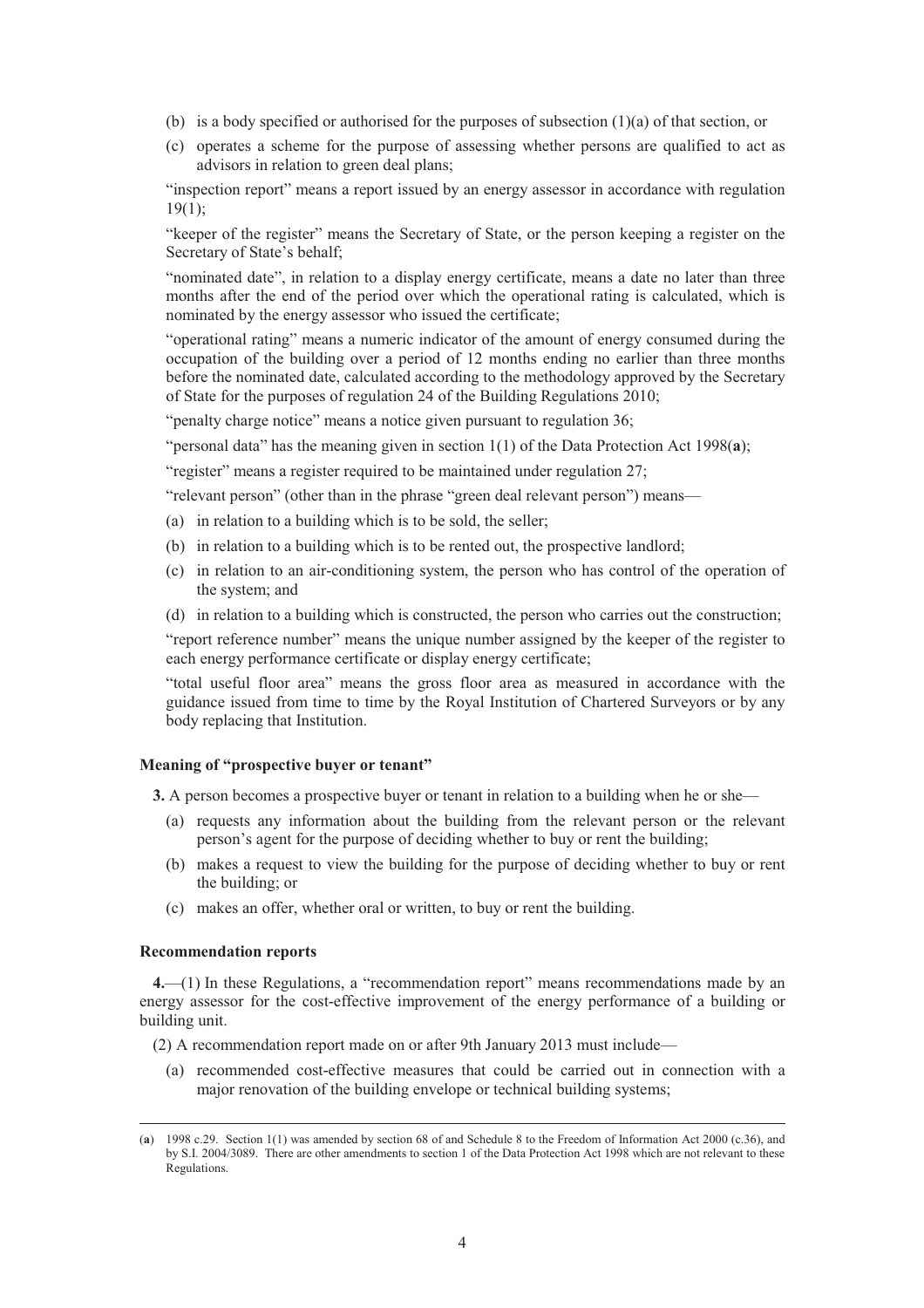- (b) recommended cost-effective measures for individual building elements that could be carried out without the necessity for a major renovation of the building envelope or technical building systems;
- (c) an indication as to how the owner or tenant can obtain more detailed information about improving the energy efficiency of the building, including more detailed information about the cost-effectiveness of the recommendations; and
- (d) information on the steps to be taken to implement the recommendations.

(3) Any cost-effective measure which the energy assessor recommends must be technically feasible for the building to which the recommendation report relates.

(4) A recommendation report made on or after 9th January 2013 ceases to be valid at the end of the following periods—

- (a) for a report which is included in an energy performance certificate, ten years from the date of that certificate;
- (b) for a report which is required to be held in respect of the building under regulation  $14(3)(a)$ —
	- (i) where the nominated date applying to the report is before 9th January 2013, seven years, or
	- (ii) where the nominated date applying to the report is on or after 9th January 2013, ten years.
- (5) In this regulation—
	- (a) "building envelope" has the meaning given in regulation 29A(4) of the Building Regulations 2010(**a**).
	- (b) "major renovation" means the renovation of a building where more than 25% of the surface area of the building envelope undergoes renovation; and
	- (c) "technical building systems" means technical equipment for the heating, cooling, ventilation, hot water, lighting (or for any combination thereof) of a building or building unit.

# PART<sub>2</sub>

## Duties relating to Energy Performance Certificates

### **Application of Part 2**

**5.**—(1) This Part does not apply to—

- (a) buildings officially protected as part of a designated environment or because of their special architectural or historical merit, in so far as compliance with certain minimum energy performance requirements would unacceptably alter their character or appearance;
- (b) buildings used as places of worship and for religious activities;
- (c) temporary buildings with a time of use of two years or less;
- (d) industrial sites, workshops and non-residential agricultural buildings with low energy demand;
- (e) non-residential agricultural buildings which are in use by a sector covered by a national sectoral agreement on energy performance;
- (f) residential buildings which are used or intended to be used—
	- (i) for less than four months of the year, or

 <sup>(</sup>**a**) Regulation 29A is inserted into the Building Regulations 2010 by regulation 19 of the Building Regulations etc. (Amendment) Regulations 2012, S.I. 2012/3119.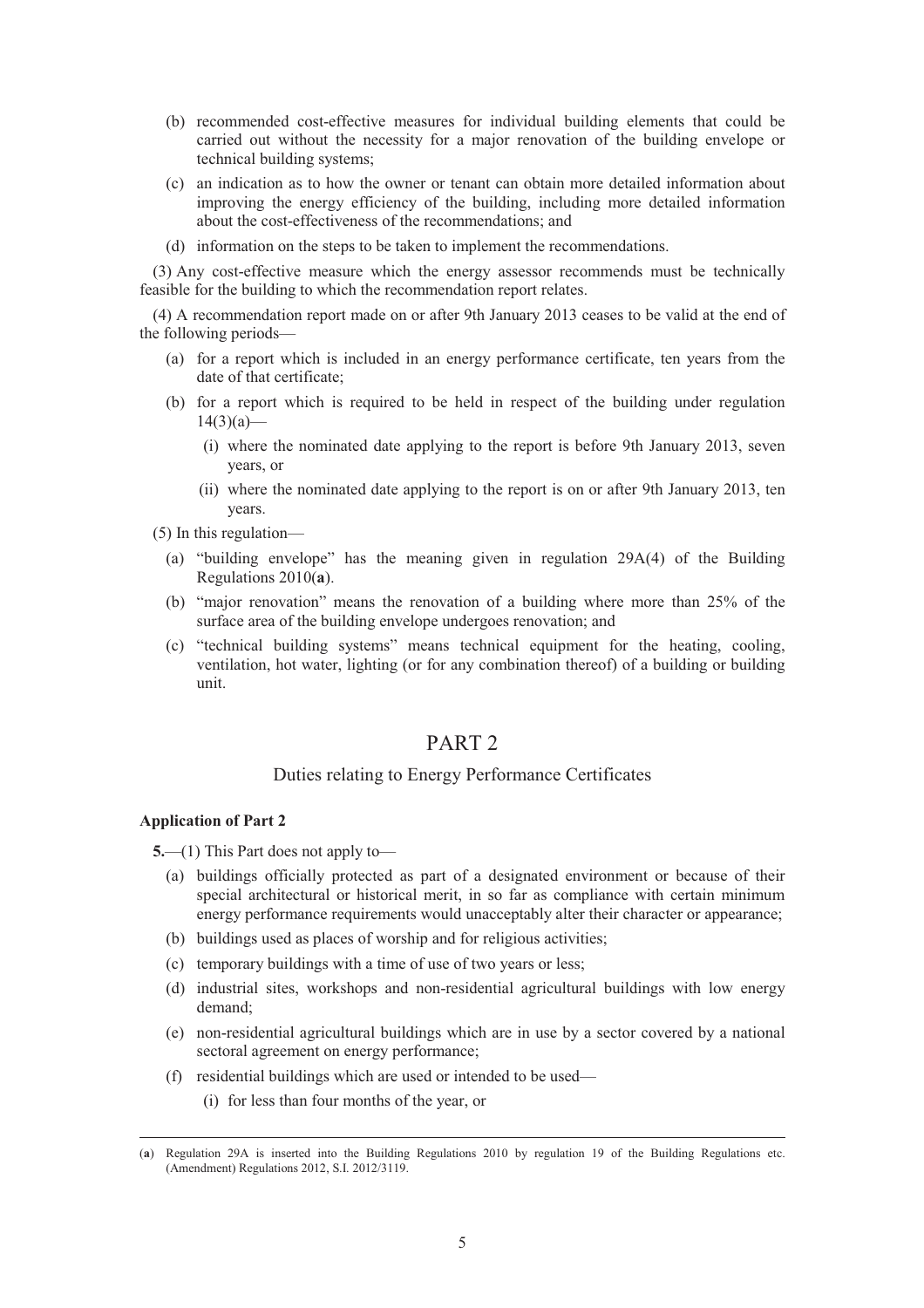- (ii) for a limited annual time of use and with an expected energy consumption of less than 25% of what would be the result of all-year use; and
- (g) stand-alone buildings with a total useful floor area of less than 50m².

(2) Nothing in this Part requires an energy performance certificate to be given or made available to a prospective buyer or tenant at any time before the construction of the building has been completed.

#### **Energy performance certificates on sale and rent**

**6.**—(1) Subject to regulation 8, this regulation applies where a building is to be sold or rented out.

(2) The relevant person shall make available free of charge a valid energy performance certificate to any prospective buyer or tenant—

- (a) at the earliest opportunity; and
- (b) in any event no later than whichever is the earlier of—
	- (i) in the case of a person who requests information about the building, the time at which the relevant person first makes available any information in writing about the building to the person; or
	- (ii) in the case of a person who makes a request to view the building, the time at which the person views the building.

(3) Paragraph (2) does not apply if the relevant person believes on reasonable grounds that the prospective buyer or tenant—

- (a) is unlikely to have sufficient means to buy or rent the building;
- (b) is not genuinely interested in buying or renting a building of a general description which applies to the building; or
- (c) is not a person to whom the relevant person is likely to be prepared to sell or rent out the building.

(4) Nothing in paragraph (3) authorises the doing of anything which constitutes an unlawful act of discrimination.

(5) The relevant person must ensure that a valid energy performance certificate has been given free of charge to the person who ultimately becomes the buyer or tenant.

#### **Energy performance certificates on marketing**

**7.**—(1) Subject to regulation 8, this regulation applies where—

- (a) a building is to be sold or rented out; and
- (b) no valid energy performance certificate is available for that building.

(2) Before the building is put on the market, the relevant person must secure that an energy performance certificate is commissioned for the building.

(3) Before marketing the building, a person acting on behalf of the relevant person must be satisfied that an energy performance certificate has been commissioned for the building.

(4) The relevant person and a person acting on behalf of the relevant person must use all reasonable efforts to secure that a valid energy performance certificate is obtained for the building before the end of a period of 7 days starting with the day on which the building was first put on the market.

(5) Where any person subject to the duty in paragraph (4) is unable, despite using all reasonable efforts, to secure that a valid energy performance certificate is obtained for the building before the end of the 7 day period specified in that paragraph, the person shall secure that the certificate is obtained before the end of the period of 21 days immediately following the 7 day period.

(6) In this regulation—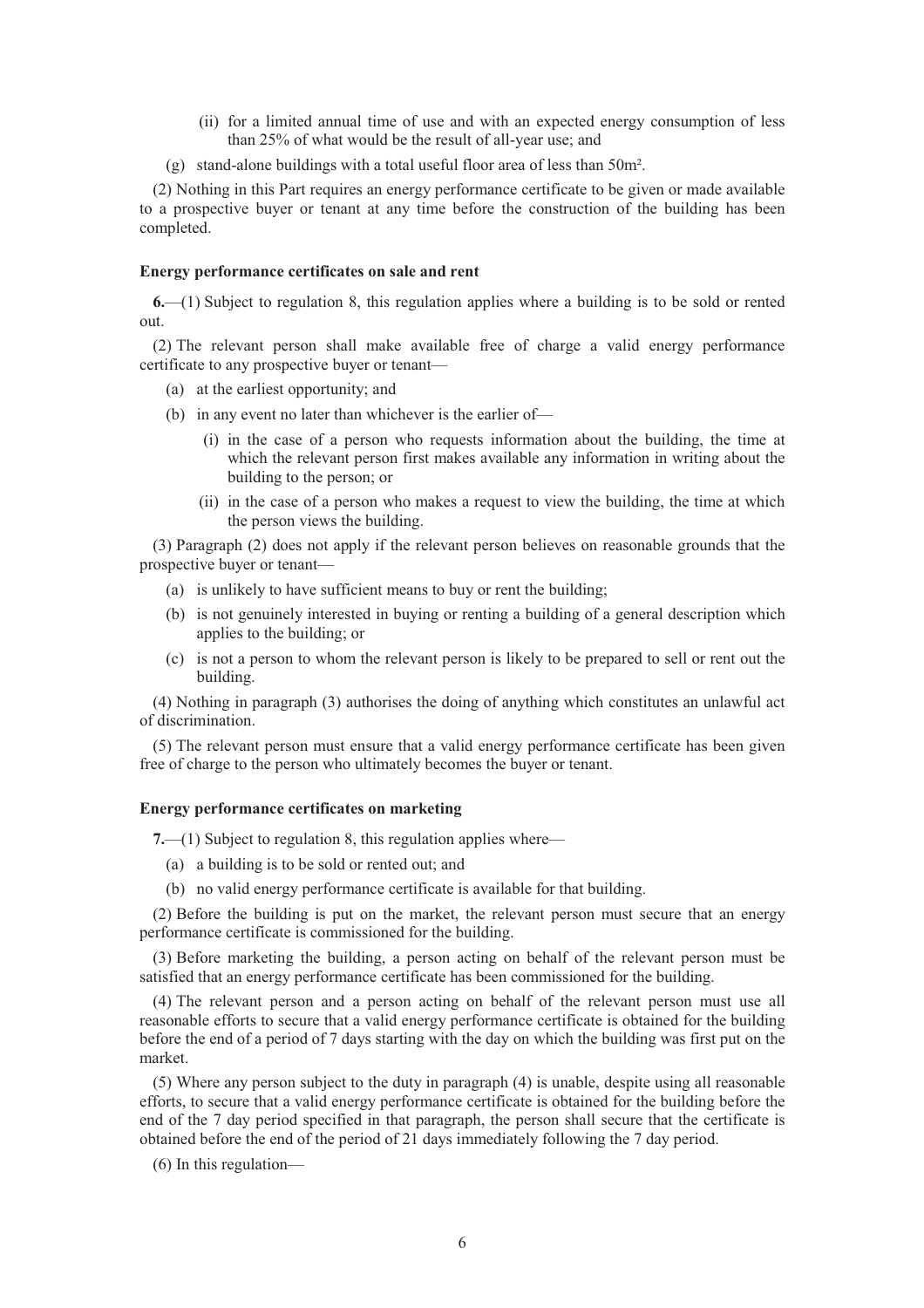- (a) "the market" means the property market in England and Wales;
- (b) a building is put on the market when the fact that it is or may become available for sale or rent is, with the intention of marketing the building, first made public in England and Wales by or on behalf of the relevant person;
- (c) a fact is made public when it is advertised or otherwise communicated (in whatever form and by whatever means) to the public or to a section of the public;
- (d) an energy performance certificate is commissioned when a request is made—
	- (i) which is properly addressed to an energy assessor who is accredited to produce energy performance certificates for the category of building in question, and
	- (ii) which is in such form, contains all such information and is accompanied by such payment or undertaking to make such payment as is usually necessary to obtain a certificate.

#### **Buildings to be demolished**

**8.**—(1) Regulations 6 and 7 do not apply in relation to a dwelling which is to be sold or rented out where the relevant person can demonstrate that—

- (a) the dwelling is suitable for demolition;
- (b) the resulting site is suitable for redevelopment;
- (c) all the relevant planning permissions, listed building consents and conservation area consents exist in relation to the demolition; and
- (d) in relation to the redevelopment—
	- (i) either outline planning permission or planning permission exists, or both; and
	- (ii) where relevant, listed building consent exists.

(2) Regulation 6 does not apply in relation to any prospective buyer or tenant of a building other than a dwelling which is to be sold or rented out where—

- (a) the relevant person can demonstrate that—
	- (i) the building is to be sold or rented out with vacant possession;
	- (ii) the building is suitable for demolition; and
	- (iii) the resulting site is suitable for redevelopment; and
- (b) the relevant person believes on reasonable grounds that the prospective buyer or tenant intends to demolish the building.

(3) Regulation 7 does not apply in relation to a building other than a dwelling which is to be sold or rented out where the relevant person can demonstrate that—

- (a) the building is to be sold or rented out with vacant possession;
- (b) the building is suitable for demolition;
- (c) the resulting site is suitable for redevelopment;
- (d) all the relevant planning permissions, listed building consents and conservation area consents exist in relation to the demolition; and
- (e) in relation to the development—
	- (i) either outline planning permission or planning permission exists, or both; and
	- (ii) where relevant, listed building consent exists.

#### **Energy performance certificates**

**9.**—(1) An energy performance certificate entered on the register on or after 9th January 2013 must—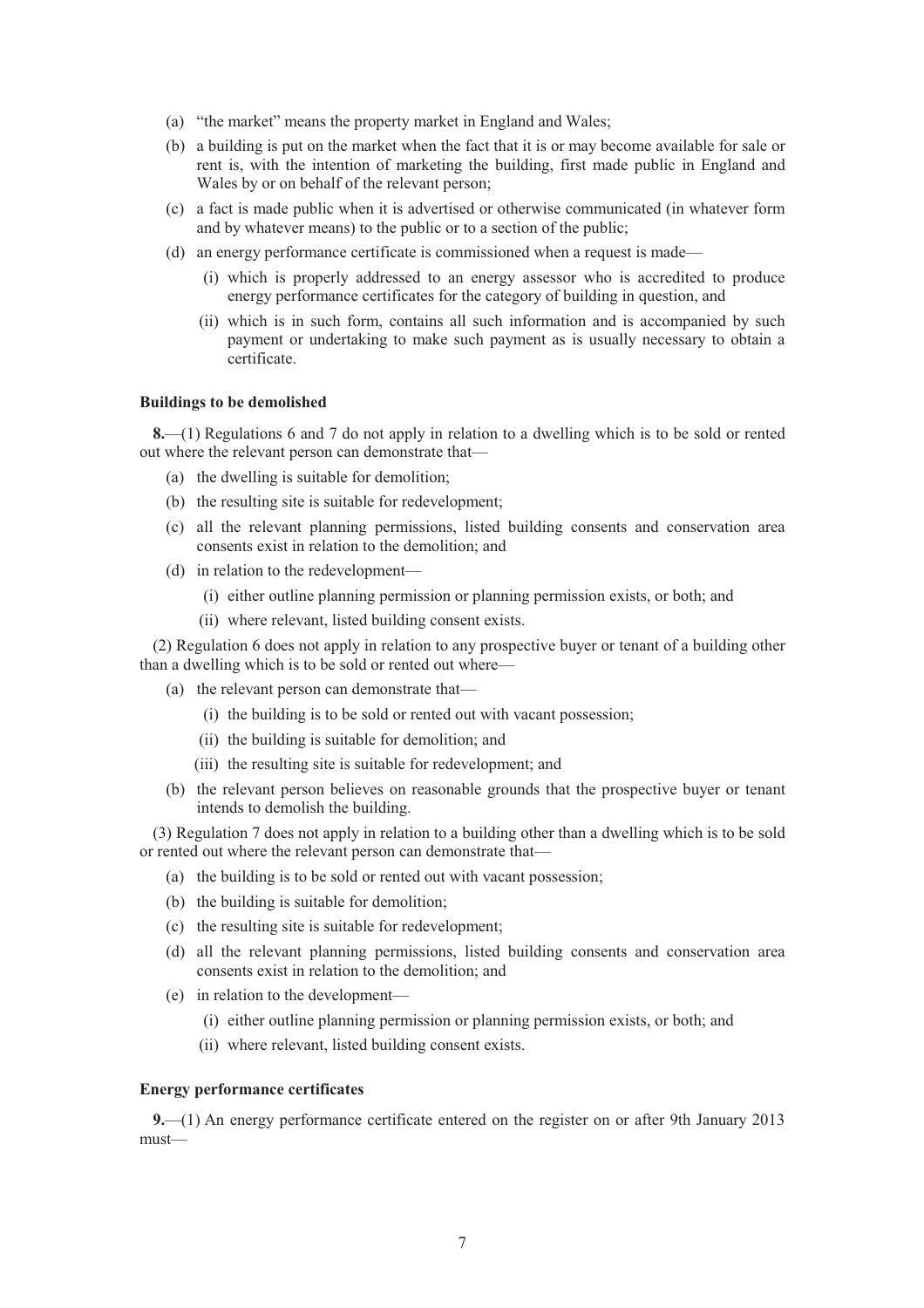- (a) express the asset rating of the building in a way approved by the Secretary of State under regulation 24 of the Building Regulations 2010(**a**);
- (b) include a reference value such as a current legal standard or benchmark;
- (c) be issued by an energy assessor who is accredited to produce energy performance certificates for the category of building to which the certificate relates;
- (d) include a recommendation report(**b**) unless there is no reasonable potential for energy performance improvements compared to the energy performance requirements in force;
- (e) include the following information—
	- (i) the reference number under which the set of data from which the certificate may be produced has been entered onto the register in accordance with regulation 27;
	- (ii) the address of the building;
	- (iii) an estimate of the total useful floor area of the building; and
	- (iv) the date on which it was issued; and
- (f) be valid in accordance with paragraph (2).

(2) An energy performance certificate is only valid for the purposes of this Part if—

- (a) it was entered on the register no more than 10 years before the date on which it is made available; and
- (b) no other energy performance certificate for the building has since been entered on the register.

(3) An energy performance certificate must not contain any information or data (except for the address of the building) from which a living individual (other than the energy assessor or his employer) can be identified.

(4) Certification for building units on or after 9th January 2013 may be based—

- (a) for a non-residential building, on a common certification of the whole building for blocks with a common heating system; or
- (b) on the assessment of another representative apartment or unit in the same block..

(5) Certification on or after 9th January 2013 for a building which consists of a single dwelling may be based on the assessment of another representative building of similar design and size with a similar actual energy performance quality if such correspondence is guaranteed by the energy assessor issuing the energy performance certificate.

#### **Display of energy performance certificates**

**10.**—(1) This regulation applies to a building, other than a dwelling, which satisfies all the following requirements—

- (a) it has a total useful floor area of more than 500m²;
- (b) it is frequently visited by the public; and
- (c) an energy performance certificate has been made available in accordance with—
	- (i) regulation 6, or
	- (ii) regulation 29(2)(**c**) of the Building Regulations 2010.

(2) In a building to which this regulation applies, the energy performance certificate must be valid, and must be displayed in a prominent place clearly visible to members of the public who visit the building.

 <sup>(</sup>**a**) S.I. 2010/2214.

<sup>(</sup>**b**) "Recommendation report" is defined in regulation 4.

<sup>(</sup>**c**) Regulation 29 of the Building Regulations 2010 is amended by S.I. 2012/3119.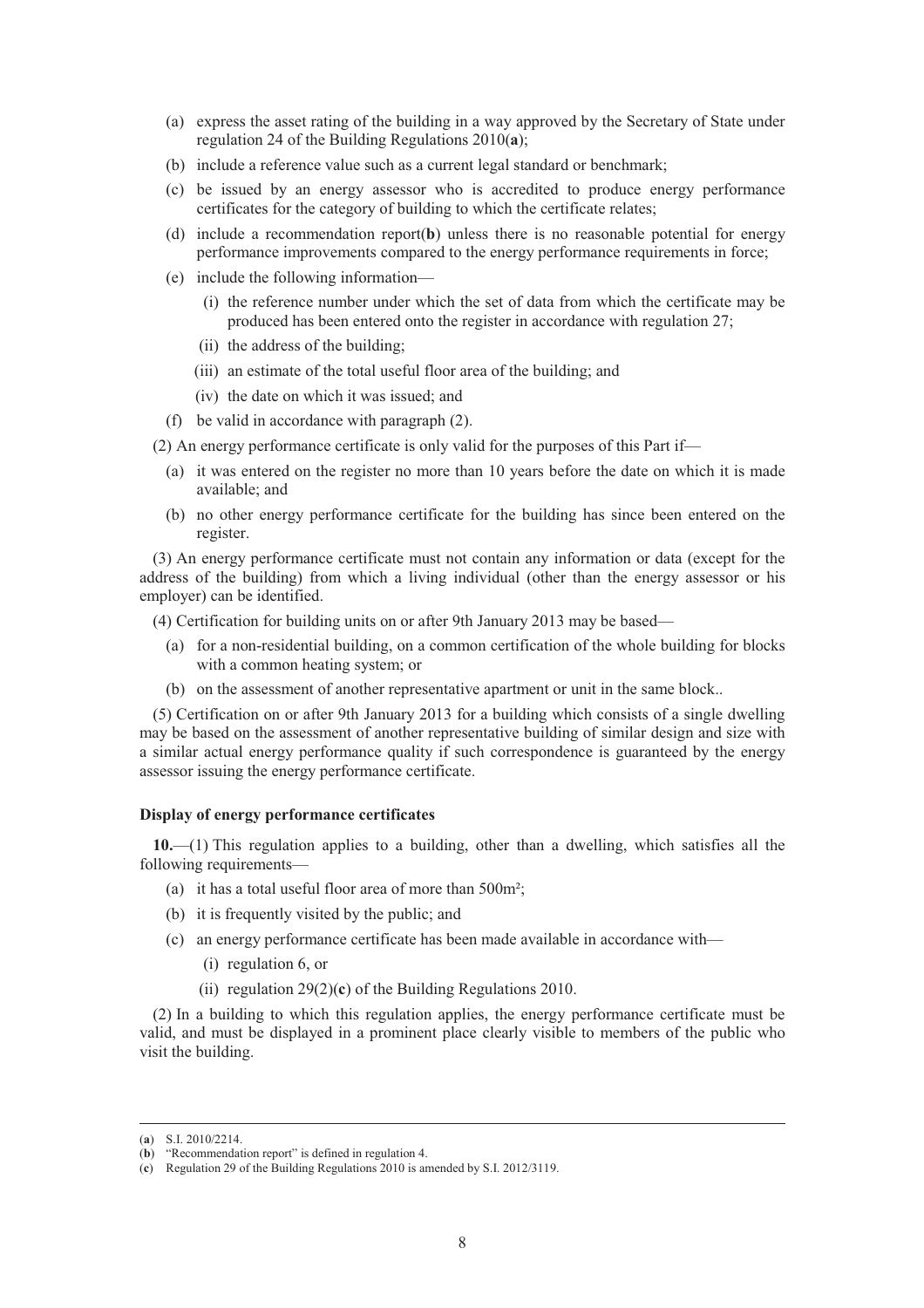#### **Statement of energy performance indicator**

**11.**—(1) This regulation applies to—

- (a) a building having a valid energy performance certificate
- (b) a building unit in such a building, and
- (c) a building unit having a valid energy performance certificate.

(2) Where a building or building unit to which this regulation applies is offered for sale or rent on or after 9th January 2013, the asset rating of the building expressed in the energy performance certificate must be stated in any advertisement of the sale or rental in commercial media.

#### **Production of copies of energy performance certificates**

**12.** Where this Part requires a relevant person to give or make available a valid energy performance certificate to any person, it is sufficient for the relevant person to give or make available a copy of a valid certificate.

#### **Electronic production of energy performance certificates**

**13.** Where regulation 6(2) or 6(5) requires a valid energy performance certificate to be given or made available to any person, the certificate may be given or made available electronically if the intended recipient consents to receiving the certificate electronically.

# PART 3

# Display Energy Certificates

## **Duties relating to display energy certificates and recommendation reports**

**14.**—(1) This regulation applies on and after the specified date to buildings occupied by public authorities and frequently visited by the public.

(2) In this regulation the specified date is—

- (a) for buildings with a total useful floor area of over 500m², 9th January 2013; and
- (b) for buildings with a total useful floor area of between 250m² and less than 500m², 9th July 2015.

(3) Every occupier of a building to which this regulation applies must—

- (a) have in its possession or control at all times a valid recommendation report relating to the building unless there is no reasonable potential for energy performance improvements compared to the energy performance requirements in force; and
- (b) display at all times a valid display energy certificate in a prominent place clearly visible to members of the public who visit the building.

(4) A display energy certificate for a building to which this regulation applies is valid for the following period—

- (a) 12 months beginning with the nominated date where the total useful floor area of the building is over 1,000m²; or
- (b) 10 years beginning with the nominated date in the case of any other building.

# **Display energy certificates**

**15.** A display energy certificate must—

(a) subject to regulation 16, express the operational rating of the building in a way approved by the Secretary of State under regulation 24 of the Building Regulations 2010;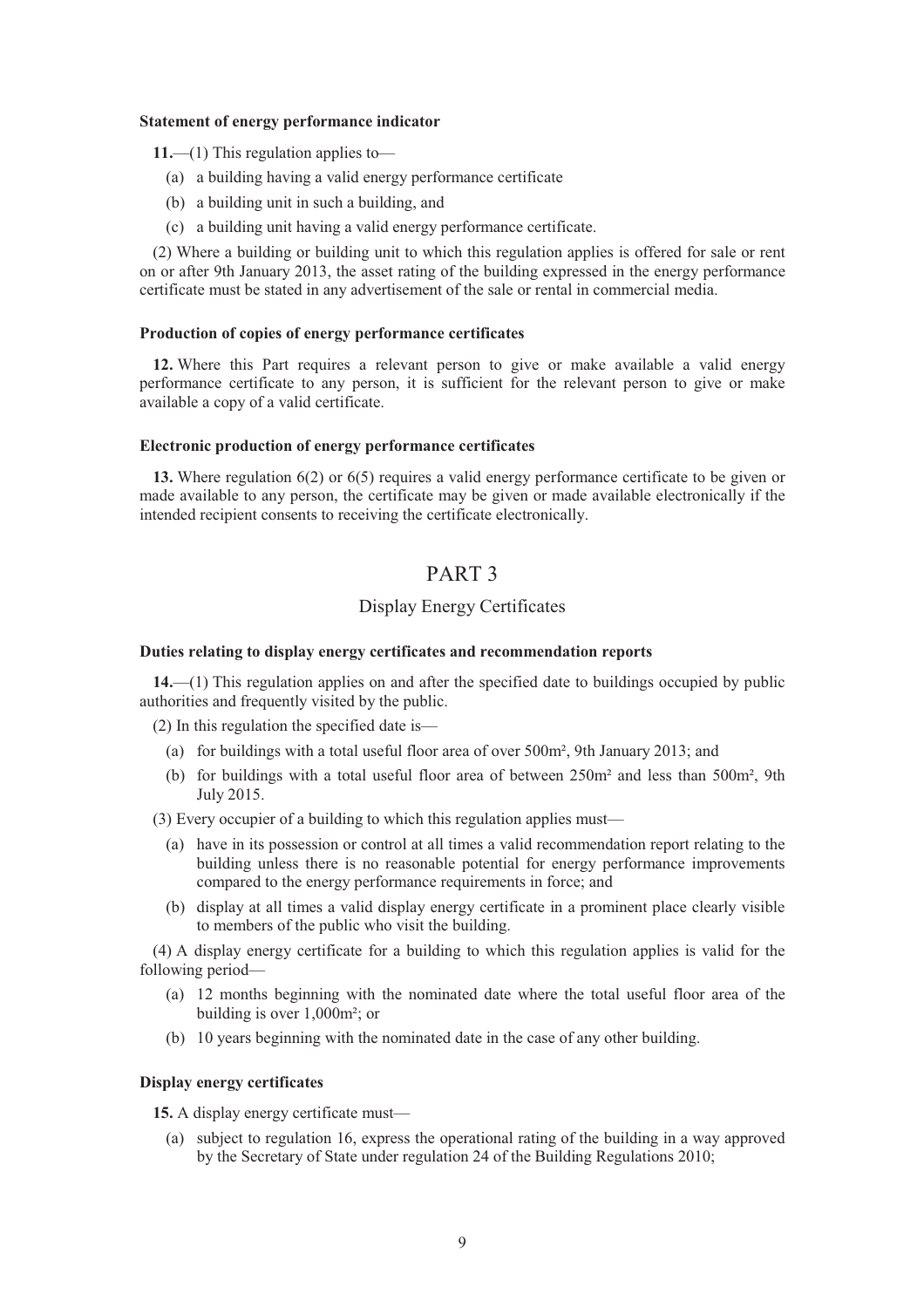- (b) show the operational ratings for the building which were expressed in any certificates displayed by the occupier during the two years before the nominated date;
- (c) include a reference value such as a current legal standard or benchmark;
- (d) be issued by an energy assessor who is accredited to produce display energy certificates for that category of building;
- (e) include the following information—
	- (i) the reference number under which the set of data from which the certificate may be produced has been entered onto the register in accordance with regulation 27;
	- (ii) the address of the building;
	- (iii) the total useful floor area of the building;
	- (iv) the name of the energy assessor who issued it;
	- (v) the name and address of the energy assessor's employer, or, if he is self-employed, the name under which he trades and his address;
	- (vi) the date on which it was issued;
	- (vii) the nominated date; and
	- (viii) the name of the approved accreditation scheme of which the energy assessor is a member.

### **Change of occupier**

**16.** Regulation 15(a) does not apply in relation to a display energy certificate which is displayed by an occupier of a building at any time before that occupier has been in occupation of the building for 15 months.

# PART 4

## Inspection of Air-conditioning systems

#### **Application and interpretation of Part 4**

**17.**—(1) This Part applies to air-conditioning systems with an effective rated output of more than 12kW.

(2) Where the relevant person has the power to control the temperature of more than one individual air-conditioning unit in a building, each unit shall be considered to be a component of a single air-conditioning system for the purposes of paragraph (1).

(3) In this Part, "effective rated output" means the maximum calorific output specified and guaranteed by the manufacturer of the system as being deliverable during continuous operation while complying with the useful efficiency indicated by the manufacturer.

#### **Inspections of air-conditioning systems**

**18.**—(1) It is the duty of the relevant person in relation to an air-conditioning system to which this Part applies to ensure that the system is inspected by an energy assessor at regular intervals not exceeding five years.

- (2) The first inspection of the system must take place before the relevant date.
- (3) In this regulation, "the relevant date"—
	- (a) where the system is first put into service on or after 1st January 2008, means the last day of the period of five years beginning with the date on which the system is first put into service; and
	- (b) where paragraph (a) does not apply—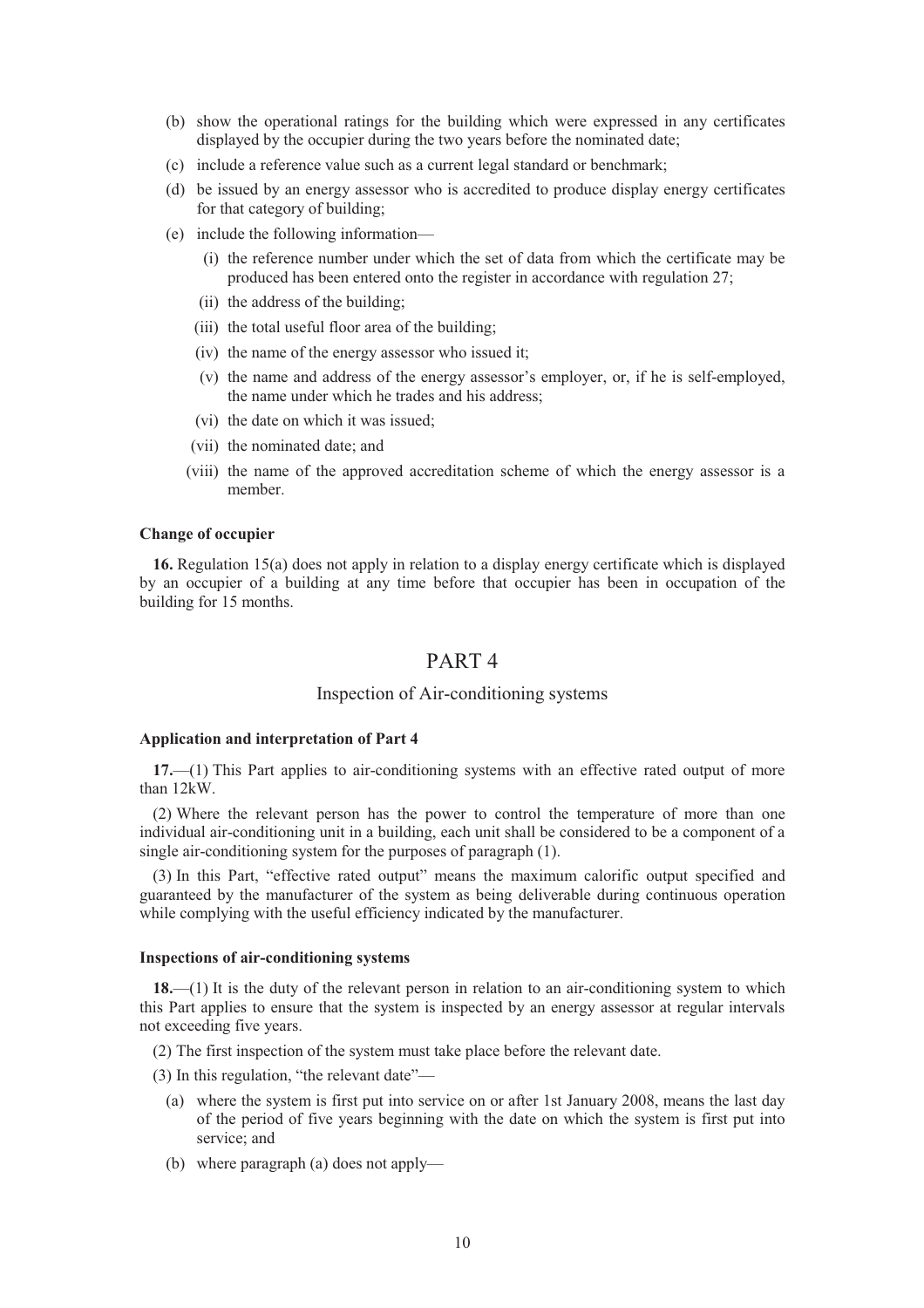- (i) in the case of a system with an effective rated output of more than 250kW, means 4th January 2009; or
- (ii) in the case of a system with an effective rated output of more than 12kW, means 4th January 2011.

### **Reports**

**19.**—(1) Where an energy assessor undertakes an inspection of the system he must make a written report of the inspection and give it to the relevant person as soon as practicable after completing the inspection.

(2) The inspection report must include an assessment of the air-conditioning efficiency and the sizing of the system compared to the cooling requirements of the building, and contain appropriate advice on possible improvements to the system, replacement of the system and alternative solutions.

(3) The inspection report must be in a form including the following information—

- (a) the reference number under which the set of data from which the report may be produced has been entered onto the register in accordance with regulation 27;
- (b) the address of the building in which the system is located;
- (c) the name of the energy assessor;
- (d) the name and address of the energy assessor's employer, or, if such a person is selfemployed, the name under which that person trades and their address;
- (e) the date on which the inspection occurred; and
- (f) the name of the approved accreditation scheme of which the energy assessor is a member.

#### **Keeping of records etc**

**20.**—(1) The relevant person must keep the most recent inspection report made by an energy assessor pursuant to regulation19.

(2) Where the relevant person changes, the previous relevant person must give to the new relevant person any inspection report kept by him under this regulation.

#### **Changes of relevant person**

**21.** Where—

- (a) the relevant person changes; and
- (b) the new relevant person is not given any inspection report,

the new relevant person must ensure that the system is inspected within three months of the day on which he becomes the relevant person.

# PART 5

## Energy Assessors

#### **Accreditation schemes**

**22.**—(1) An energy assessor must be a member of an accreditation scheme approved by the Secretary of State.

(2) The terms of approval of any accreditation scheme may be limited in relation to—

- (a) the categories of building for which members may produce certificates; and
- (b) the types of air-conditioning systems members may inspect.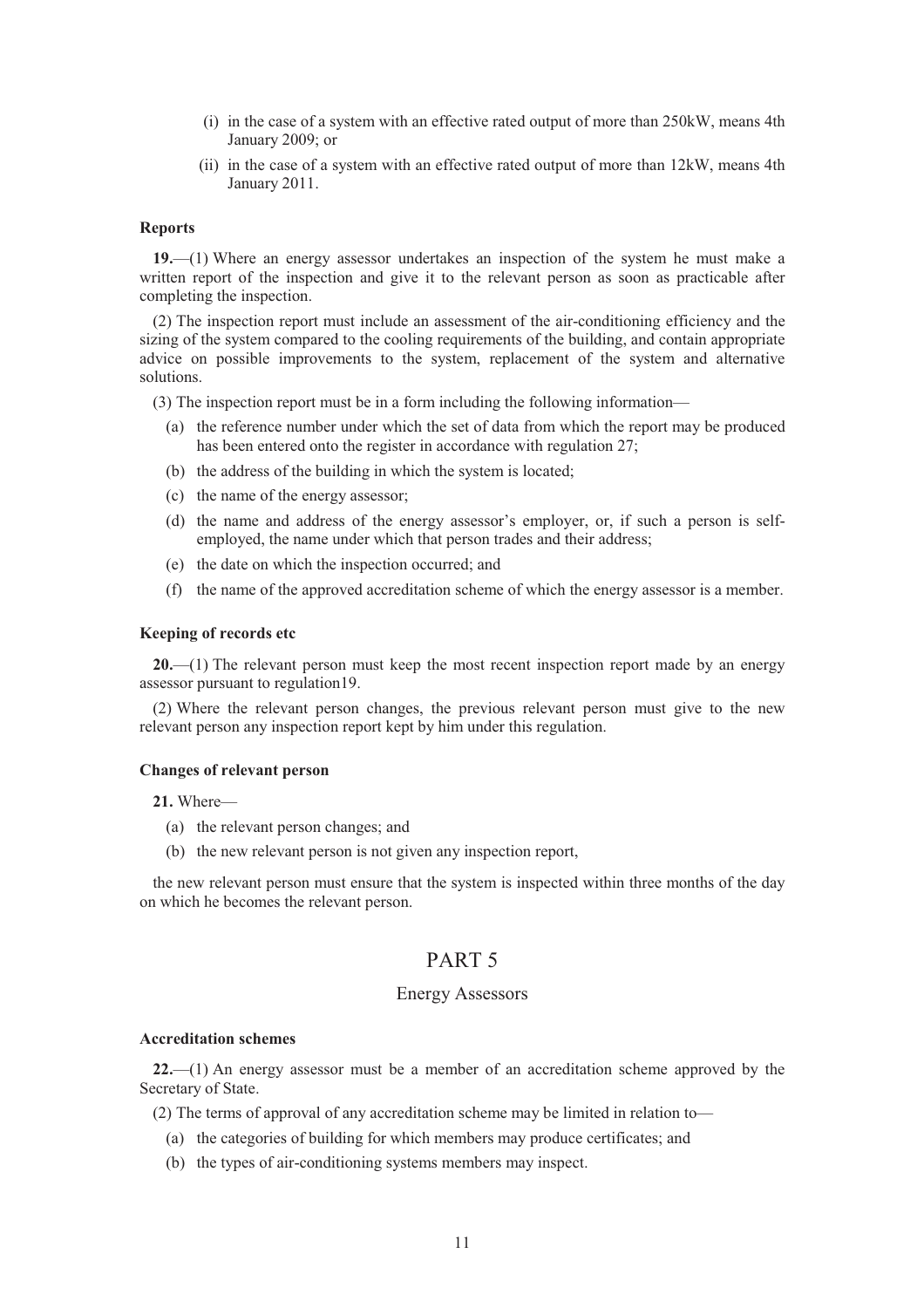(3) Before approving an accreditation scheme the Secretary of State must be satisfied that the scheme contains adequate provision—

- (a) for ensuring that members of the scheme carry out consistent and accurate energy assessments in an independent manner;
- (b) for ensuring that members of the scheme are fit and proper persons who are qualified (by their education, training and experience) to carry out energy assessments;
- (c) for requiring members of the scheme to prepare energy performance certificates, display energy certificates, recommendation reports and inspection reports using a standard form for each type of document;
- (d) for ensuring that a code is produced and published as regards the conduct required of its members;
- (e) for indemnity arrangements in relation to relevant person and prospective or actual buyers or tenants;
- (f) for facilitating the resolution of complaints against members of the scheme;
- (g) for requiring the sets of data from which may be produced energy performance certificates, display energy certificates, recommendation reports and inspection reports prepared by members of the scheme to be entered onto the relevant register maintained by the Secretary of State pursuant to regulation 27; and
- (h) for the keeping of a register of the members of the scheme.

### **Related party disclosures**

**23.** An energy assessor must include in an energy performance certificate or inspection report a declaration of any personal or business relationship (other than in relation to producing the certificate or inspection report) that he has with—

- (a) the person who commissioned the certificate or inspection report;
- (b) any person on whose behalf the certificate or inspection report was commissioned; and
- (c) any person who he believes—
	- (i) has or may have a personal or business relationship with a person referred to in paragraph (a) or (b); or
	- (ii) has or may have an interest in the building.

## **Duty of care**

**24.**—(1) Energy assessors must carry out energy assessments with reasonable care and skill.

- (2) The duty imposed by paragraph (1) shall be enforceable by the following persons—
	- (a) the relevant person;
	- (b) in the case of an energy performance certificate, any prospective or actual buyer or tenant during the period of validity of the certificate; and
	- (c) in the case of a display energy certificate, the occupier of the building.

(3) Any cause of action arising in relation to the duty imposed by paragraph (1) is deemed not to be an action founded on tort for the purposes of the Limitation Act 1980(**a**).

### **Right to copy documents**

**25.** Any person may, for the purpose of complying with any duty imposed by these Regulations, copy or issue a copy of any document produced by an energy assessor.

 <sup>(</sup>**a**) 1980 c.58.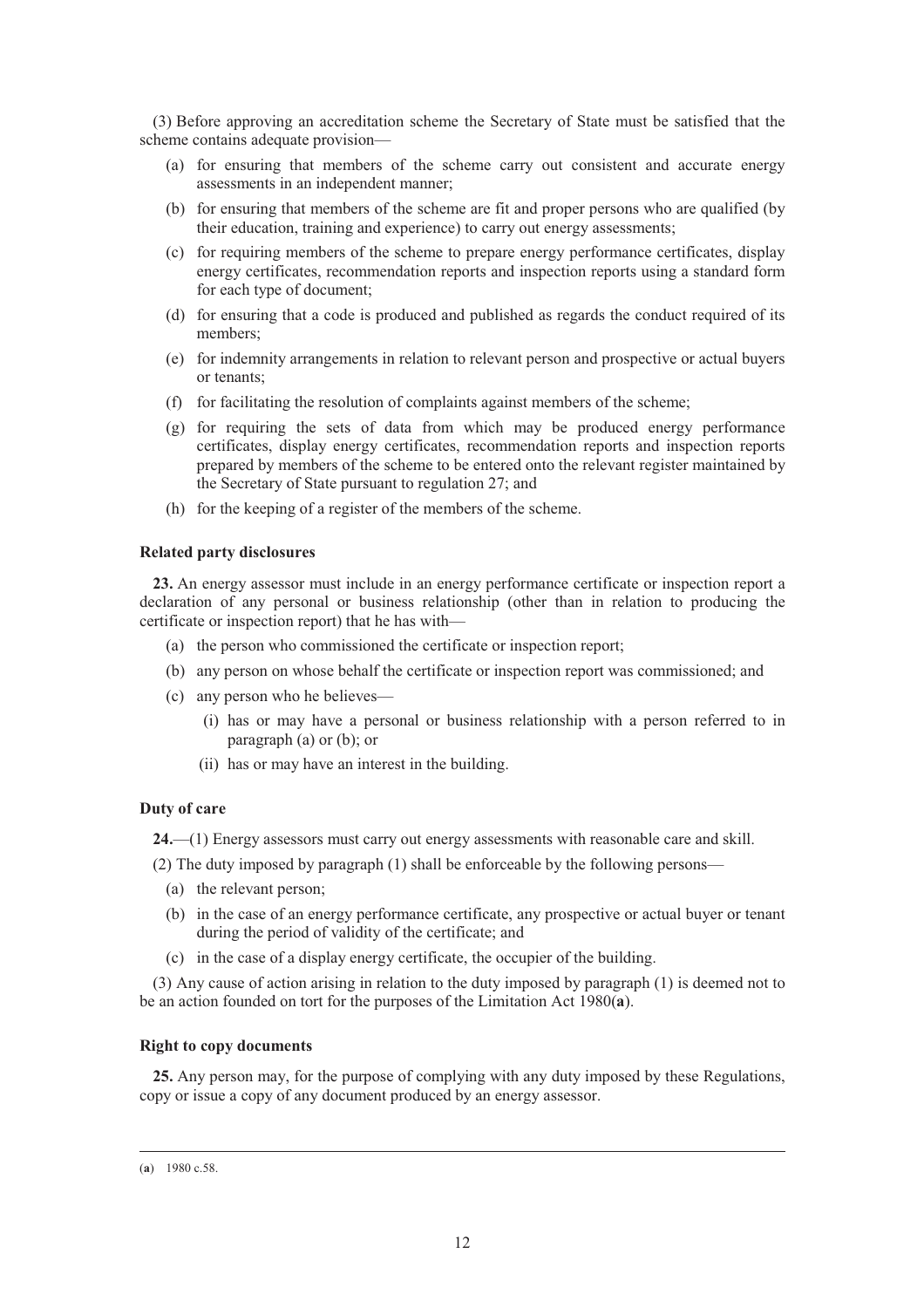#### **Meaning of energy assessment**

**26.** In this Part, a reference to "energy assessment" includes a reference to—

- (a) the preparation and issuing of energy performance certificates;
- (b) the preparation and issuing of display energy certificates;
- (c) the preparation and issuing of recommendation reports;
- (d) the preparation and issuing of inspection reports;
- (e) the carrying out of any inspections undertaken for the purposes of preparing any of the documents referred to in paragraphs (a) to (d).

# PART 6

## Registration and Disclosure of Date Relating to Certificates and Reports

# **Registration of certificates etc**

**27.**—(1) The Secretary of State shall maintain one or more registers of data from which the following documents may be produced—

- (a) energy performance certificates;
- (b) display energy certificates; and
- (c) inspection reports.

(2) An energy assessor who issues a document referred to in paragraph (1)(a) or (b) must ensure that the data which, in accordance with the methodology of calculation of the energy performance of buildings approved by the Secretary of State under regulation 24 of the Building Regulations 2010(**a**), was used to calculate any asset rating or operational rating, and to produce the document, is entered onto the relevant register before the assessor gives the document to the person who requested that it be issued.

(3) An energy assessor who issues an inspection report must ensure that the data required by regulation 19(3) to be included in the report is entered onto the relevant register before the assessor gives the document to the relevant person.

(4) Each set of data entered onto the register from which a particular document may be produced—

- (a) shall be registered under a unique reference number; and
- (b) shall not be altered once registered.

(5) Any data entered on the register must be kept on the register for a period of at least 20 years beginning on the date on which it is entered onto the register.

#### **Fees for entering data onto register**

**28.** The keeper of the register may charge the following fees for entering data onto the register on or after 9th January 2013—

- (a) for entering data from which an energy performance certificate which relates to a dwelling may be produced, a fee of £1.15;
- (b) for entering data from which—
	- (i) an energy performance certificate which relates to a building other than a dwelling,
	- (ii) a display energy certificate, or
	- (iii) an inspection report,

 <sup>(</sup>**a**) S.I. 2010/2214.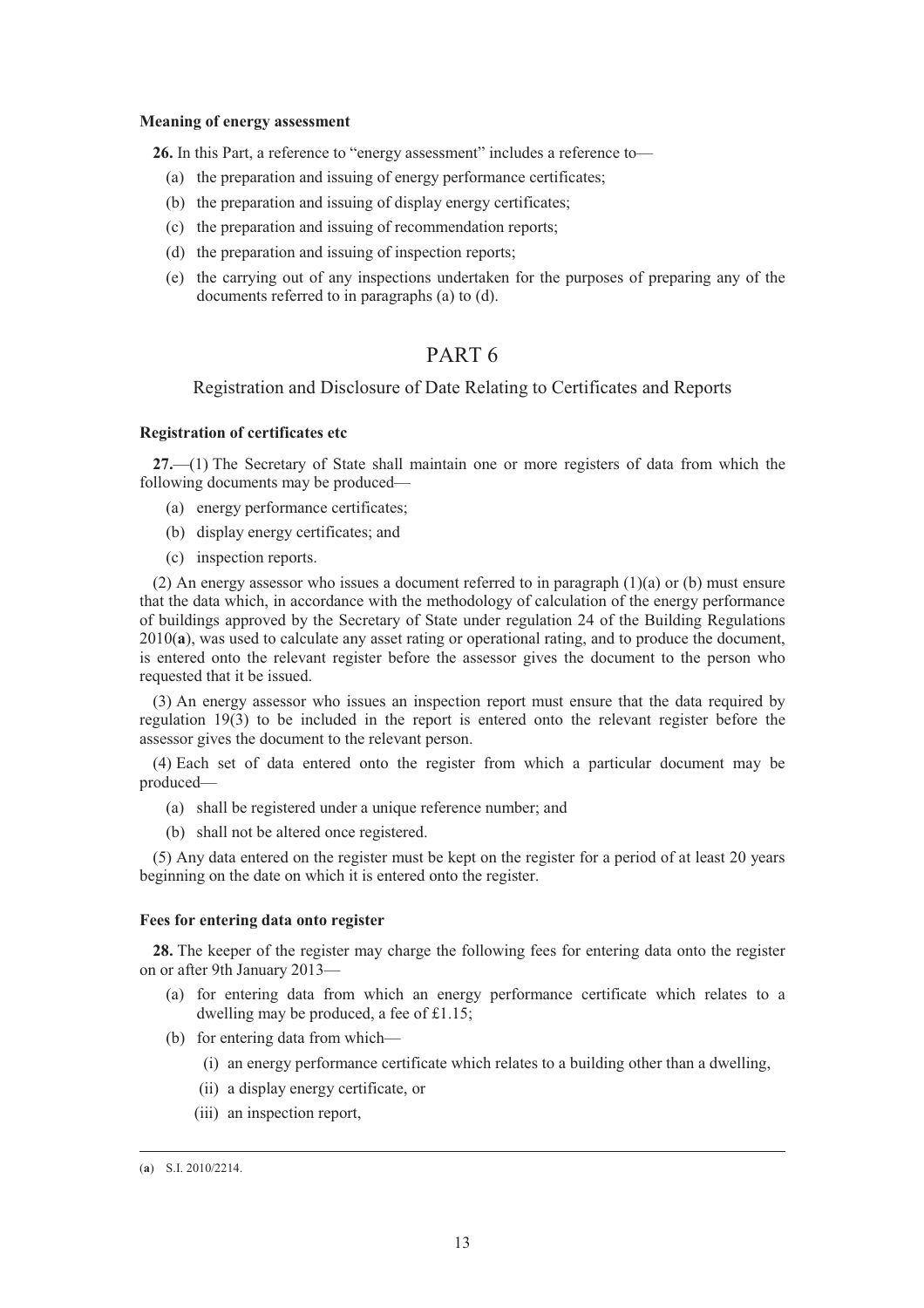may be produced, a fee of £5.36.

#### **Disclosure of data: general**

**29.**—(1) A person keeping a register on the Secretary of State's behalf must not disclose data that has been entered onto a register to any other person unless the disclosure is in accordance with regulation 30, 31 or 32.

(2) It is an offence for a person to disclose, or permit the disclosure of, data otherwise than in accordance with paragraph (1).

(3) A person guilty of an offence under paragraph (2) is liable on summary conviction to a fine not exceeding level 5 on the standard scale.

### **Disclosure of general access data**

**30.**—(1) The keeper of the register may disclose general access data to any person if the conditions in paragraph (2) are met.

(2) The conditions are that—

- (a) a request for disclosure of the data to the person has been made by means of a website operated by the keeper;
- (b) the request includes at least one of the following—
	- (i) the full postcode of that building;
	- (ii) the name of the road or street on which, and the name of the city, town, village or parish in which that building is located; or
	- (iii) the report reference number of the valid energy performance certificate that relates to the building.
- (c) where the request is for data other than data required to be included in a display energy certificate, there is no opt-out in effect in respect of the data; and
- (d) the particular building to which the data relates is not an excluded building.
- (3) In this regulation—
	- (a) an opt-out is in effect in respect of data where—
		- (i) the owner or occupier of the building to which the data relates has notified the keeper that the data is not to be disclosed,
		- (ii) the notice was given in writing, or by electronic communication sent to an address or location specified by the keeper for the purpose of the receipt of such notices, and
		- (iii) the notice has not been withdrawn by the owner or occupier (by the means referred to in this sub-paragraph); and
	- (b) "excluded building" means a building owned, occupied or used from time to time by or for the purposes of—
		- (i) the Security Service, the Secret Intelligence Service or the Government Communications Headquarters;
		- (ii) any of the armed forces;
		- (iii) the Royal Family;
		- (iv) a prison;
		- (v) a contracted out prison within the meaning of the Criminal Justice Act 1991(**a**); or
		- (vi) a young offender institution.

 <sup>(</sup>**a**) 1991 c.53, *see* in particular section 84(4).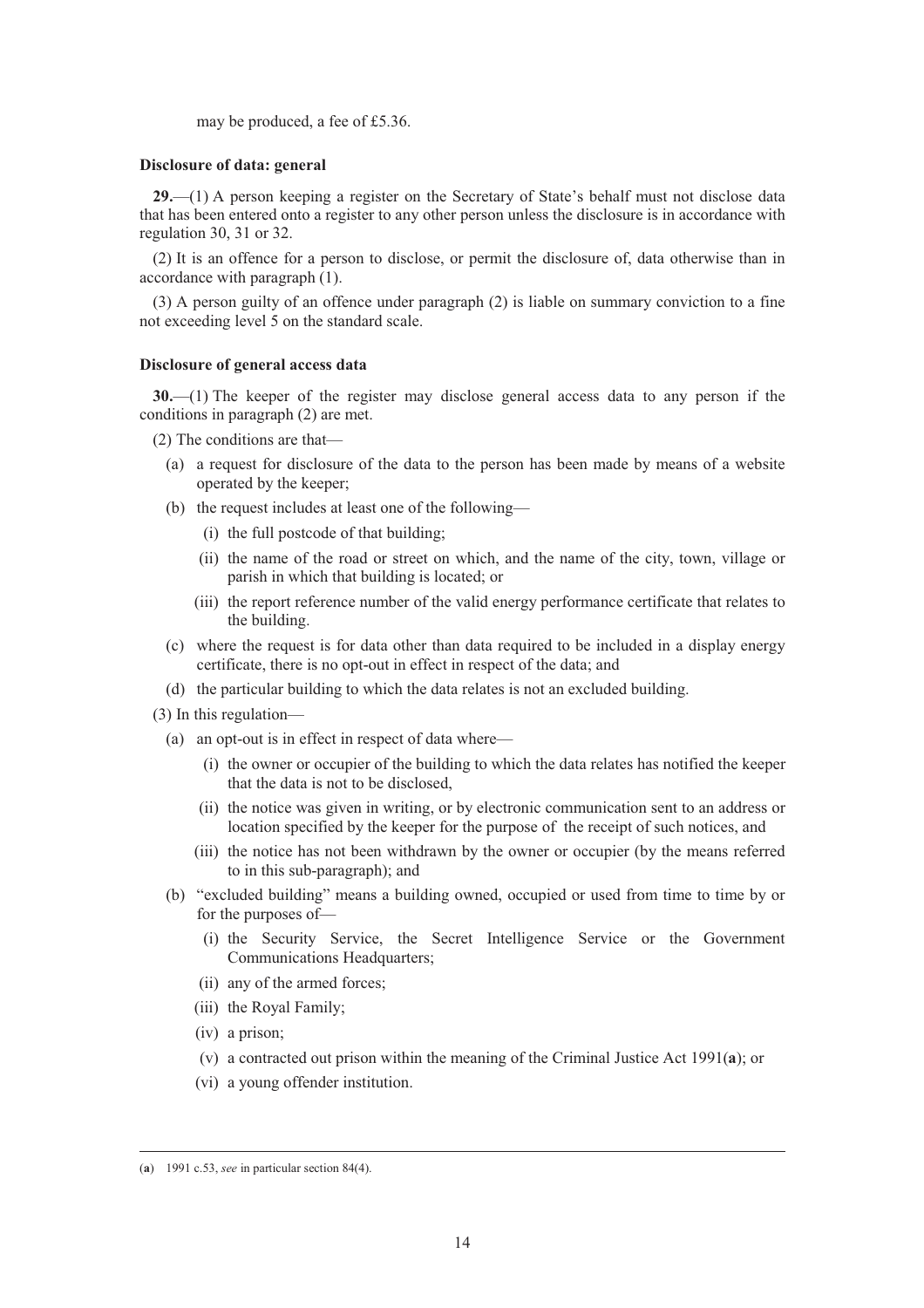#### **Disclosure of bulk access data**

**31.**—(1) The keeper of the register may disclose—

- (a) bulk access data which relates solely to a display energy certificate to any person if the condition in paragraph (2)(c) is met;
- (b) other bulk access data to an authorised recipient if all of the conditions in paragraph (2) are met.
- (2) The conditions are that—
	- (a) the authorised recipient has made a request for one or more specific descriptions of data to the keeper;
	- (b) the request was made in writing, or by electronic communication sent to an address or location specified by the keeper for the purpose of the receipt of such requests;
	- (c) the authorised recipient (other than one falling within paragraph (a), (b), (d), (e), (f) or (g) of the definition of that term in regulation 2 has paid a fee to the keeper, in the amount determined in accordance with regulation 33;
	- (d) the data is disclosed in summary form and does not include any information revealing the location of an excluded building (or any information from which the location of such a building can be deduced), or revealing the address or postcode of an identifiable person where an opt-out has effect under regulation 30;
	- (e) the disclosure is made subject to the condition that the data is to be used by the recipient solely for one or more of the purposes described in Part 1 of Schedule 1; and
	- (f) the disclosure is made subject to the conditions set out in Part 2 of that Schedule.

(3) The keeper of the register may refuse to disclose information under paragraph (1)(b) where the person who requests the disclosure has previously failed to comply with a condition of the kind referred to in paragraph  $(2)(e)$  or  $(f)$ .

(4) In this regulation, "excluded building" has the same meaning as in regulation 30.

#### **Disclosure by keeper of register**

**32.**—(1) The keeper of the register may disclose general access data or bulk access data—

- (a) to an enforcement authority for the purposes of their duty under regulation 34(2);
- (b) to a local authority for the purposes of their duty under section 91 of the Building Act 1984(**a**);
- (c) to an approved inspector for the purposes of the inspector's functions under Part 2 of the Building Act 1984; or
- (d) for the purpose of—
	- (i) the prevention or detection of crime;
	- (ii) the apprehension or prosecution of alleged offenders;
	- (iii) any proceedings in a court or tribunal; or
	- (iv) complying with an order or a court or tribunal.

(2) A person keeping a register on the Secretary of State's behalf may disclose general access data or bulk access data to the Secretary of State for the purpose of enabling the Secretary of State to carry out any function under or in connection with these Regulations, or for statistical or research purposes.

### **Fee for disclosure of bulk access data**

**33.**—(1) The amount of the fee referred to in regulation 31(2)(c) is the sum of—

 <sup>(</sup>**a**) 1984 c.55. Section 91 was amended by Schedule 17 to the Local Government Act 1985 (c.51).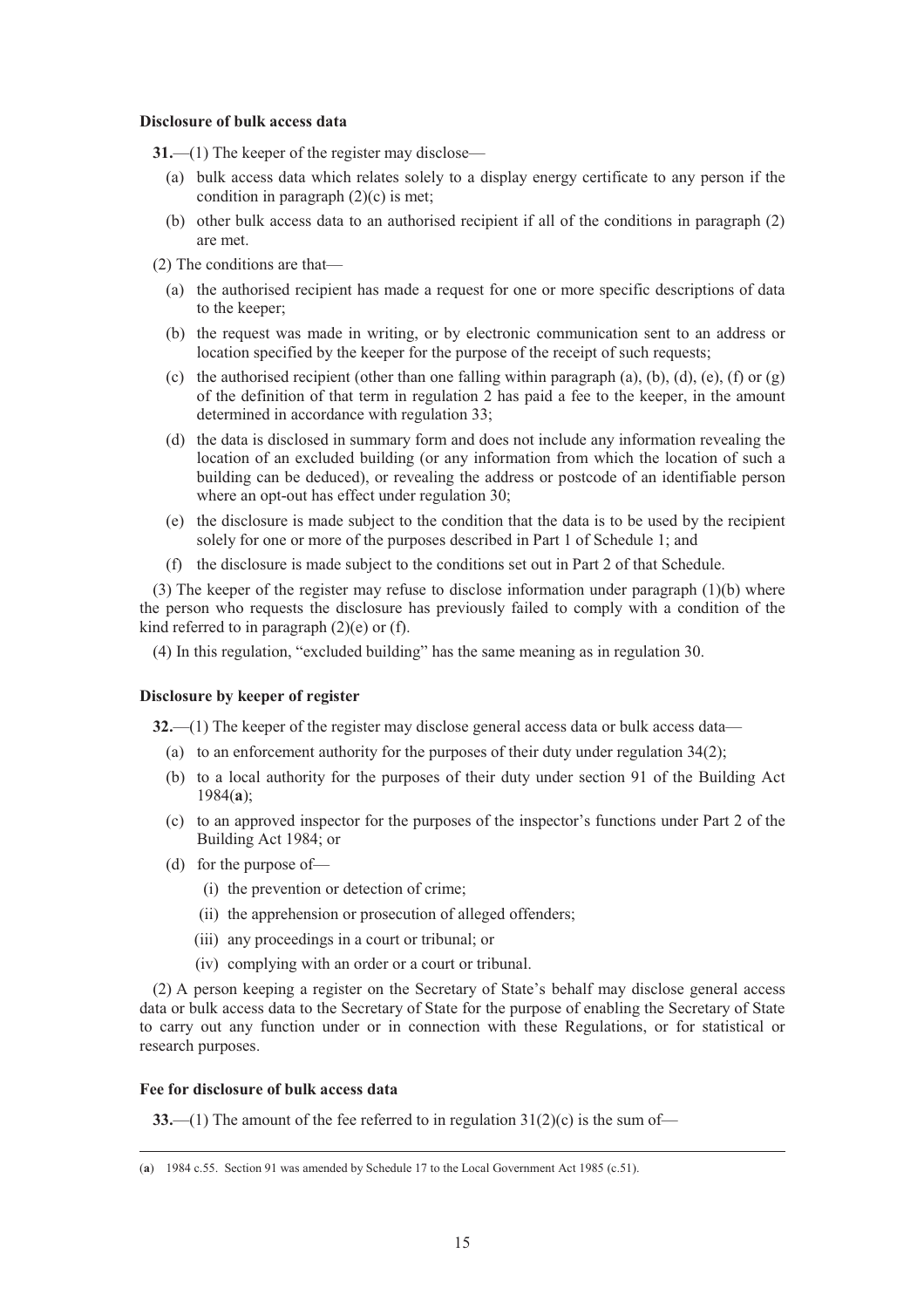- (a) the number of small data packs requested multiplied by one penny (1p);
- (b) the number of medium data packs requested multiplied by five pence (5p); and
- (c) the number of large data packs requested multiplied by ten pence (10p).

(2) In this regulation, "small data pack", "medium data pack" and "large data pack" have the meanings given in Schedule 2.

# PART 7

## Enforcement

#### **Enforcement authorities**

**34.**—(1) Every local weights and measures authority is an enforcement authority for the purpose of this Part.

(2) It is the duty of each enforcement authority to enforce in their area the duties under regulations 6(2), 6(5), 7(2), 7(3), 7(4), 7(5), 14(3), 18(1), 20, 21 and 35(5), and the EPC construction duty.

(3) In this regulation, "the EPC construction duty" means the duty specified in paragraph (4) applying to a building specified in paragraph (5).

(4) The duty is the requirement in accordance with the provisions of regulation 29 of the Building Regulations 2010(**a**) that a relevant person must, no later than five days after construction work has been completed on a building, give to the owner of the building an energy performance certificate for the building.

(5) The buildings to which the duty in paragraph (4) applies are those specified in regulation 34(1)(a) and (b) of the Building Regulations 2010(**b**).

#### **Power to require production of documents**

**35.**—(1) An authorised officer of an enforcement authority may require a person who appears to him to be or to have been subject to any of the duties under regulation 6, 14(3), 18(1) or 20, or the EPC construction duty, to produce for inspection a copy of—

- (a) a valid energy performance certificate;
- (b) a recommendation report; or
- (c) an inspection report.

(2) An authorised officer of an enforcement authority may require a person who appears to him to have been subject to the duty under regulation 7(3) to produce for inspection a copy of any request made in accordance with regulation 7(6)(d).

(3) The powers conferred by paragraphs (1) and (2) include power to take copies of any document produced for inspection.

(4) A requirement under this regulation may not be imposed more than six months after the last day on which the person concerned was subject to such a duty in relation to the building.

(5) It is the duty of a person subject to such a requirement to comply with it within the period of seven days beginning with the day after that on which it is imposed.

(6) A person is not required to comply with such a requirement if he has a reasonable excuse for not complying with the requirement.

(7) In this regulation, "the EPC construction duty" means the duty specified in paragraph (8) applying to a building specified in paragraph (9).

 <sup>(</sup>**a**) Regulation 29 of the Building Regulations 2010 is amended by S.I. 2012/3119.

<sup>(</sup>**b**) New text for regulation 34 of the Building Regulations 2010 is inserted by regulation 22 of S.I. 2012/3119.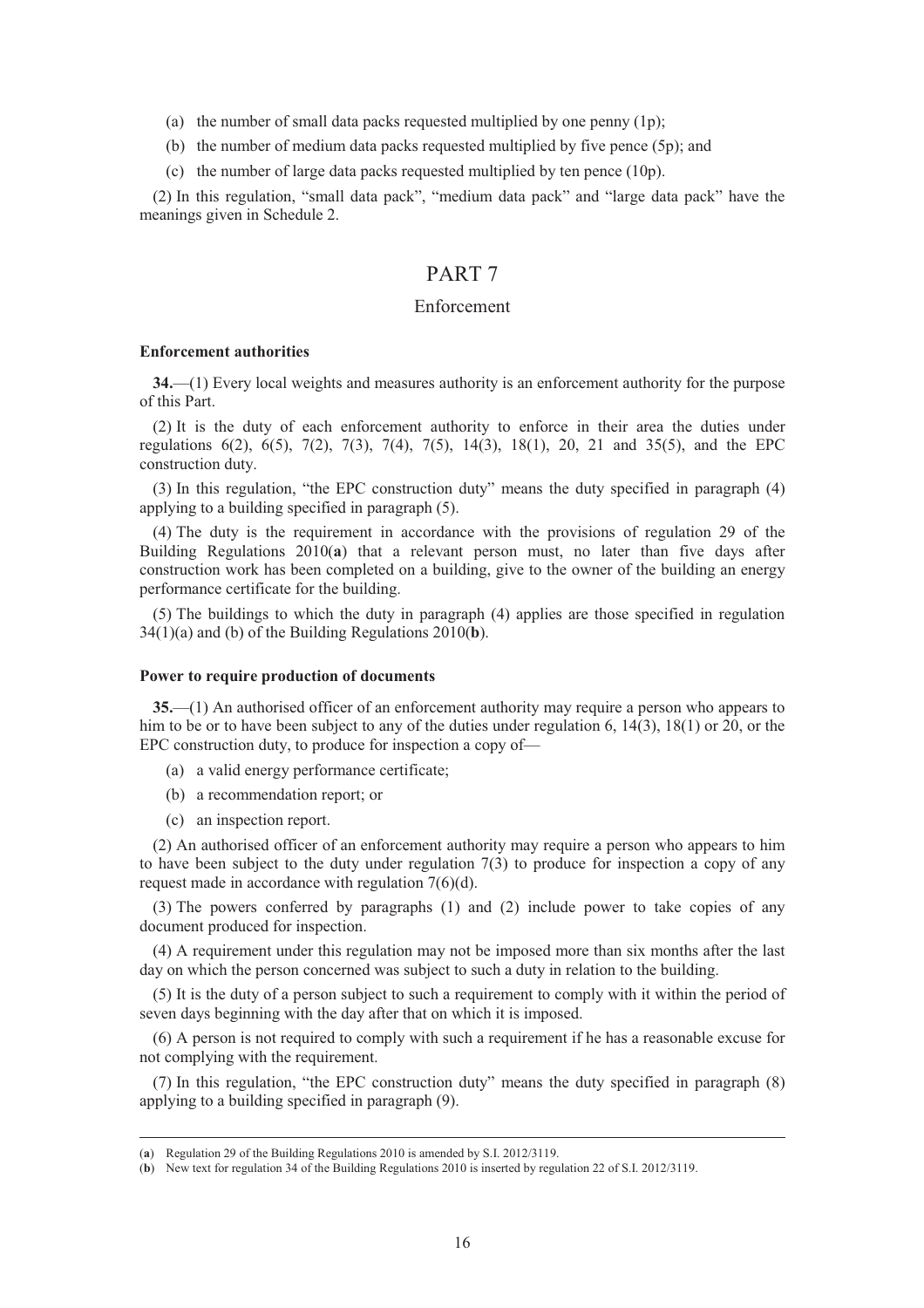(8) The duty is the requirement in accordance with the provisions of regulation 29 of the Building Regulations 2010 that a relevant person must, no later than five days after construction work has been completed on a building, give to the owner of the building an energy performance certificate for the building.

(9) The buildings to which the duty in paragraph (4) applies are those specified in regulation 34(1)(a) and (b) of the Building Regulations 2010.

## **Penalty charge notices**

**36.**—(1) An authorised officer of an enforcement authority may, if he believes that a person has committed a breach of any duty under regulation  $6(2)$ ,  $6(5)$ ,  $7(2)$ ,  $7(3)$ ,  $7(4)$ ,  $7(5)$ ,  $14(3)$ ,  $18(1)$ ,  $20$ , 21, or 35(5), or the EPC construction duty, give a penalty charge notice to that person.

(2) A penalty charge notice may not be given after the end of the period of six months beginning with the day (or in the case of a continuing breach the last day) on which the breach of duty was committed.

(3) A penalty charge notice must—

- (a) state the officer's belief that the person has committed a breach of duty;
- (b) give such particulars of the circumstances as may be necessary to give reasonable notice of the breach of duty;
- (c) require that person, within a period specified in the notice—
	- (i) to pay a penalty charge specified in the notice; or
	- (ii) to give notice to the enforcement authority that he wishes the authority to review the notice;
- (d) state the effect of regulation 41;
- (e) specify the person to whom and the address at which the penalty charge may be paid and the method or methods by which payment may be made; and
- (f) specify the person to whom and the address at which a notice requesting a review may be sent (and to which any representations relating to the review may be addressed).

(4) The period specified under paragraph (3)(c) must not be less than 28 days beginning with the day after that on which the penalty charge notice was given.

(5) The enforcement authority may extend the period for complying in any particular case if they consider it appropriate to do so.

(6) The enforcement authority may, if they consider that the penalty charge notice ought not to have been given, give the recipient a notice withdrawing the penalty charge notice.

(7) The enforcement authority must withdraw a penalty charge notice where the recipient can demonstrate that—

- (a) he took all reasonable steps and exercised all due diligence to avoid breaching the duty; or
- (b) regulation 37 (defence) applies.

(8) In this regulation, "the EPC construction duty" means the duty specified in paragraph (9) applying to a building specified in paragraph (10).

(9) The duty is the requirement in accordance with the provisions of regulation 29 of the Building Regulations 2010 that a relevant person must, no later than five days after construction work has been completed on a building, give to the owner of the building an energy performance certificate for the building.

(10) The buildings to which the duty in paragraph (4) applies are those specified in regulation 34(1)(a) and (b) of the Building Regulations 2010.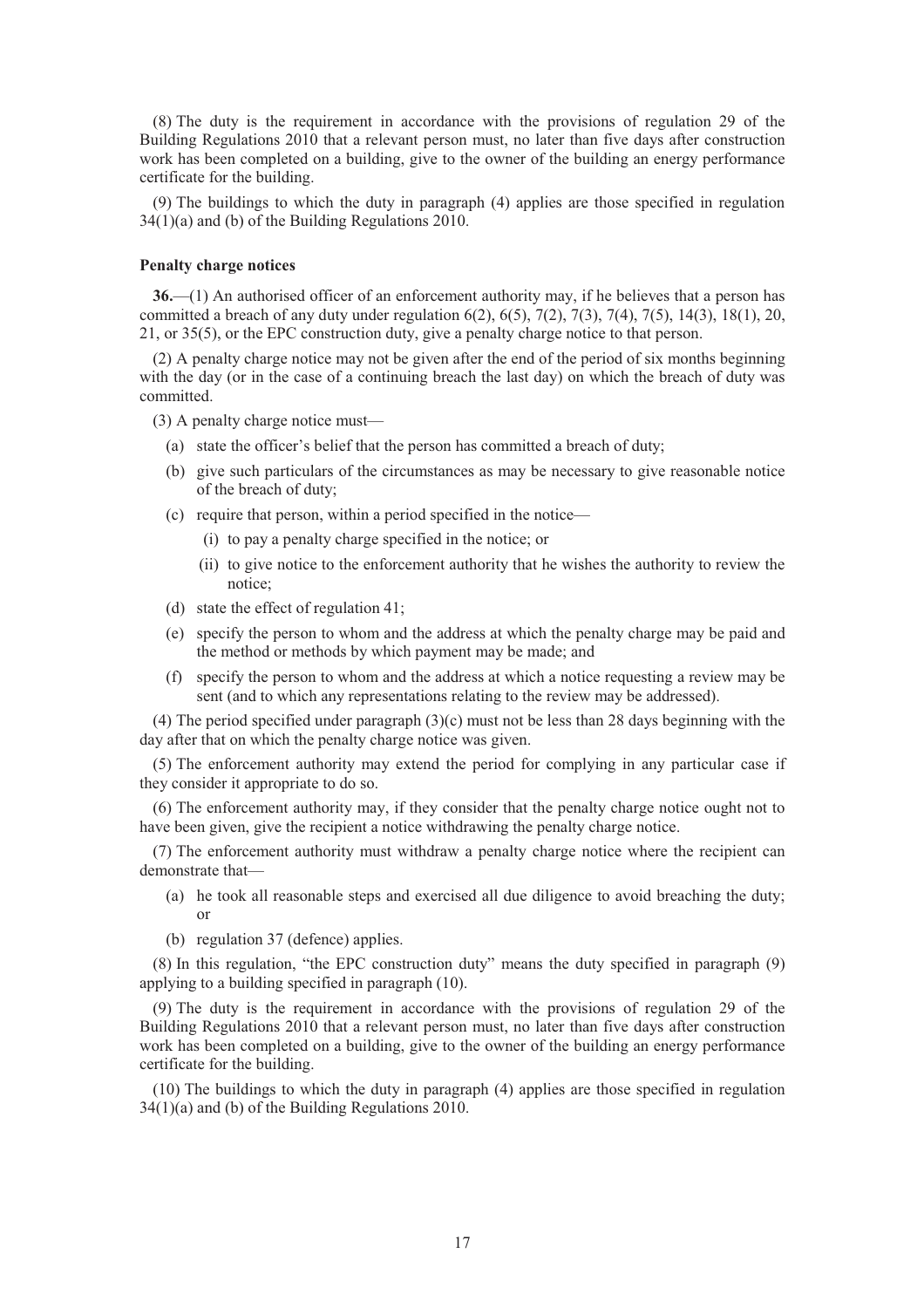#### **Defence when energy performance certificate unobtainable**

**37.**—(1) A relevant person shall not be liable to a penalty charge notice for a breach of the duty imposed by regulation 6 where he can demonstrate that—

- (a) he is not a person to whom the duty under regulation  $7(2)$  previously applied and he made a request for an energy performance certificate as soon as possible after he became subject to the duty, and, despite all reasonable efforts and enquiries by the relevant person, he did not have in his possession or control a valid energy performance certificate at the relevant time; or
- (b) in the case of a failure to make available an energy performance certificate to a prospective tenant—
	- (i) the prospective tenant was seeking to rent the building due to an emergency which required the tenant's urgent relocation;
	- (ii) at the relevant time the relevant person did not have in his possession or control a valid energy performance certificate;
	- (iii) there was insufficient time in which the relevant person could reasonably have been expected to obtain a certificate before renting out the building to the prospective tenant; and
	- (iv) the relevant person has given a valid energy performance certificate to the tenant as soon as reasonably practicable after renting out the building.

(2) A relevant person shall not be liable to a penalty charge notice for a breach of the duty imposed by regulation 6 where he can demonstrate that—

- (a) he is a person to whom the duty under regulation  $7(2)$  applies;
- (b) he complied with that duty; and
- (c) despite all reasonable efforts and enquiries by the relevant person he did not have in his possession or control a valid energy performance certificate at the relevant time.

(3) In paragraph (1)(a) the reference to a request is to a request properly addressed to a person who usually provides or is likely to provide an energy performance certificate for the category of building in question and which includes such payment or an undertaking to make such payment as is usually necessary to obtain an energy performance certificate.

(4) In this regulation, "relevant time" means the point in time by which the relevant person is required to have made an energy performance certificate available to a prospective buyer or tenant by virtue of regulation 6(2).

#### **Penalty amount**

**38.**—(1) The penalty charge specified in the notice shall be—

- (a) in relation to a breach of a duty under regulation  $6(2)$ ,  $6(5)$ ,  $7(2)$ ,  $7(3)$ ,  $7(4)$ , or  $7(5)$ , or of the EPC construction duty—
	- (i) where the building is a dwelling,  $£200;$
	- (ii) where the building is not a dwelling, calculated in accordance with the formula in paragraph (2);
- (b) in relation to a breach of a duty under regulation  $14(3)(a)$ , £1000;
- (c) in relation to a breach of a duty under regulation  $14(3)(b)$ , £500;
- (d) in relation to a breach of a duty under regulation  $18(1)$ ,  $20(1)$ ,  $20(2)$  or 21, £300; and
- (e) in relation to a breach of a duty under regulation  $35(5)$ , £200.

(2) Subject to the minimum and maximum penalty charges prescribed by paragraph (3), the penalty charge for the purposes of paragraph  $(1)(a)(ii)$  shall be—

(a) where the building constitutes a hereditament, 12.5% of the rateable value of the hereditament;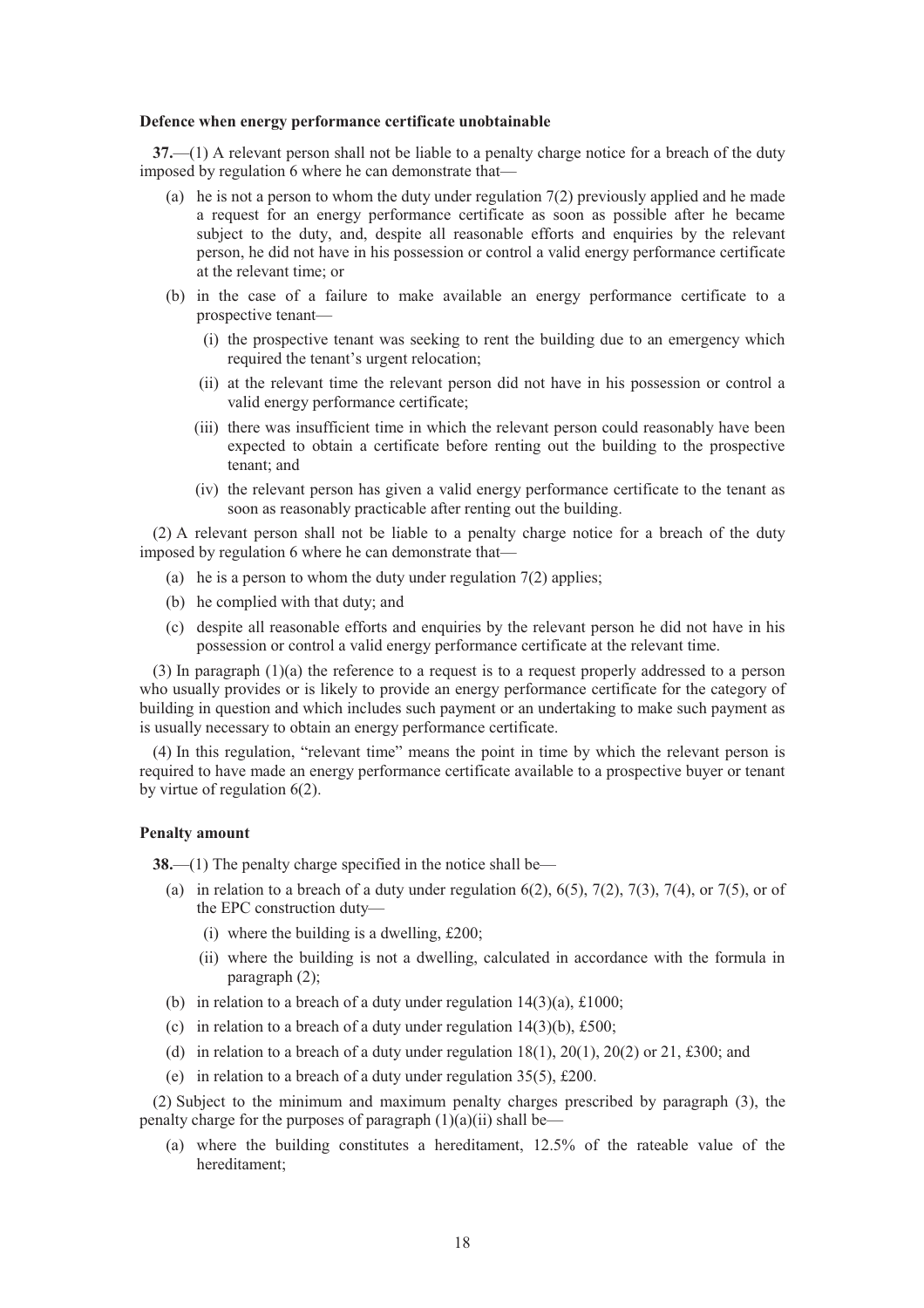- (b) where no other building (other than a building which is exempt from Part 2 by virtue of—
	- (i) regulation  $5(1)(a)$ , (b), (d) or (e), or
	- (ii) for a building which is not a dwelling, regulation  $5(1)(c)$  or (g)),

forms a part of the same hereditament, 12.5% of the rateable value of the hereditament of which the building forms a part;

- (c) where the building comprises more than one hereditament, 12.5% of the sum of the rateable values of each hereditament that comprise the building; and
- (d) where—
	- (i) one or more buildings (other than a building which is exempt from Part 2 by virtue of—
		- (aa) regulation  $5(1)(a)$ , (b), (d) or (e), or
		- (bb) for a building which is not a dwelling, regulation  $5(1)(c)$  or  $(g)$ )

form part of the same hereditament; or

(ii) the building is not, or does not form part of, a hereditament which appears on a local non-domestic rating list at the relevant time,

£750.

(3) The minimum and maximum penalty charges for the purposes of paragraph (2) are £500 and £5000 respectively.

- (4) In this regulation—
	- (a) "the EPC construction duty" means the duty specified in sub-paragraph (b) applying to a building specified in sub-paragraph (c);
	- (b) the duty is the requirement in accordance with the provisions of regulation 29 of the Building Regulations 2010(**a**) that a relevant person must, no later than five days after construction work has been completed on a building, give to the owner of the building an energy performance certificate for the building; and
	- (c) the buildings to which the duty in paragraph (4) applies are those specified in regulation 34(1)(a) and (b) of the Building Regulations 2010(**b**).
- (5) In this regulation the following definitions also apply—

"hereditament" means a hereditament which, pursuant to section 42 of the Local Government Finance Act 1988(**c**), is shown on a local non-domestic rating list in force at the relevant time;

"local non-domestic rating list" means a local non-domestic rating list maintained in accordance with section 41(**d**) of the Local Government Finance Act 1988;

"rateable value" means the rateable value shown for a hereditament on a local non-domestic rating list at the relevant time; and

"relevant time" means the time at which the penalty charge notice is given.

### **Reviews**

**39.**—(1) If, within the period specified under regulation 36(3)(c) (or that period as extended under regulation 36(5)), the recipient of the penalty charge notice gives notice to the enforcement authority requesting a review, the authority shall—

- (a) consider any representations made by the recipient and all other circumstances of the case;
- (b) decide whether to confirm or withdraw the notice; and

 <sup>(</sup>**a**) Regulation 29 of the Building Regulations 2010 is amended by S.I. 2012/3119.

<sup>(</sup>**b**) New text for regulation 34 of the Building Regulations 2010 is inserted by regulation 22 of S.I. 2012/3119.

<sup>(</sup>**c**) 1988 c.41. Section 42 was amended by Schedule 5 to the Local Government and Housing Act 1989 (c.42).

<sup>(</sup>**d**) Section 41 of this Act was amended by Schedule 5 to the Local Government and Housing Act 1989, Schedule 13 to the Local Government Finance Act 1992 (c.14), and section 60(1) of the Local Government Act 2003 (c.26).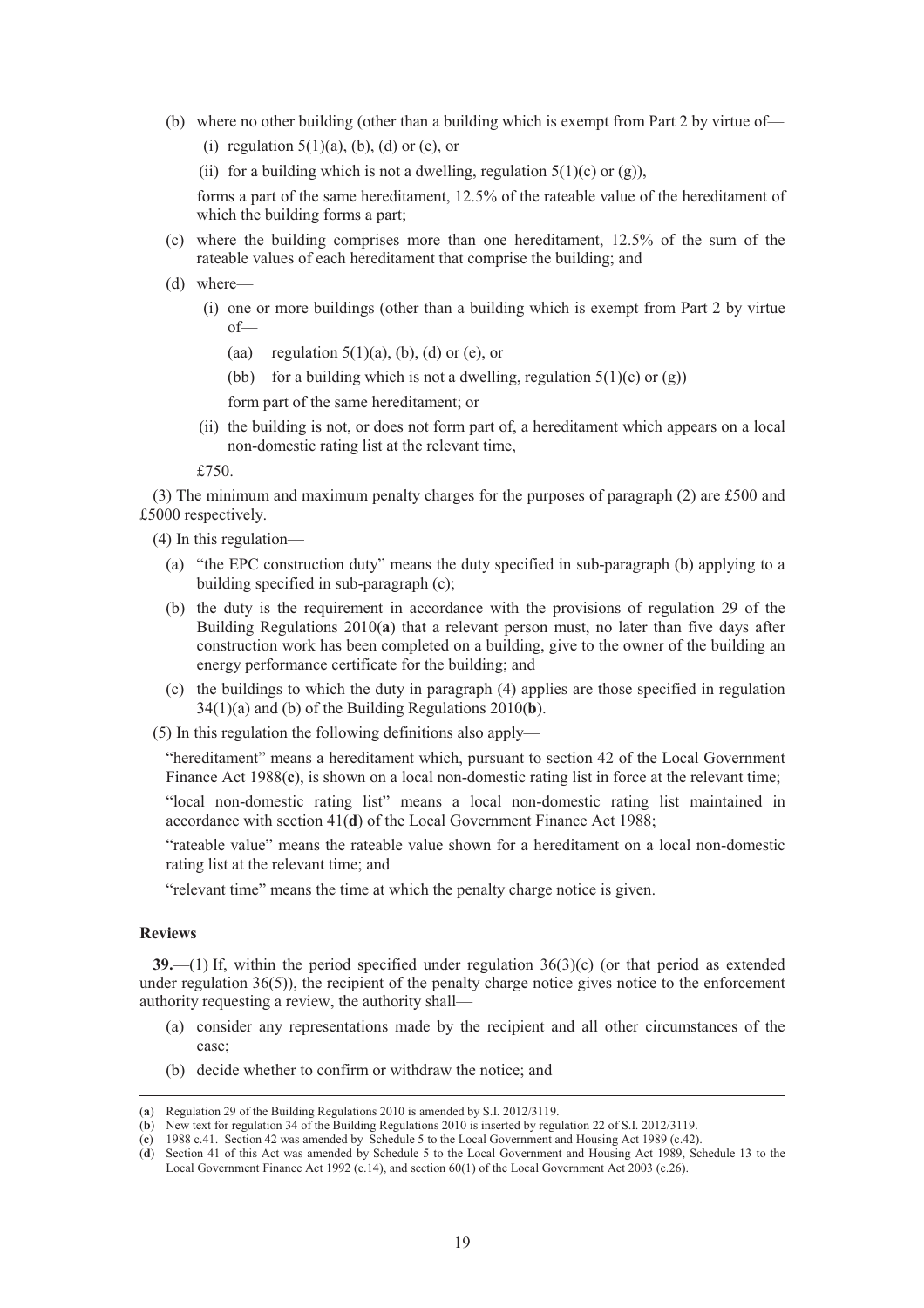(c) give notice of their decision to the recipient.

(2) A notice confirming the penalty charge notice must also state the effect of regulations 40 and 41.

(3) If the authority are not satisfied that—

- (a) the recipient committed the breach of duty specified in the notice;
- (b) the notice was given within the time allowed by regulation 36(2) and complies with the other requirements imposed by these Regulations; and
- (c) in the circumstances of the case it was appropriate for a penalty charge notice to be given to the recipient,

they shall withdraw the penalty charge notice.

### **Appeal to the county court**

**40.**—(1) If, after a review, the penalty charge notice is confirmed by the enforcement authority, the recipient may, within the period of 28 days beginning with the day after that on which the notice under regulation  $39(1)(c)$  is given, appeal to the county court against the penalty charge notice.

(2) The county court may extend the period for appealing against the notice.

(3) Such an appeal must be on one (or more) of the following grounds—

- (a) that the recipient did not commit the breach of duty specified in the penalty charge notice;
- (b) that the notice was not given within the time allowed by regulation 36(2) or does not comply with any other requirement imposed by these Regulations; or
- (c) that in the circumstances of the case it was inappropriate for the notice to be given to the recipient.

(4) An appeal against a penalty charge notice shall be by way of a rehearing; and the court shall either uphold the notice or quash it.

(5) If the penalty charge notice is withdrawn or quashed, the authority shall repay any amount previously paid as a penalty charge in pursuance of the notice.

### **Recovery of penalty charges**

**41.**—(1) The amount of the penalty charge is recoverable from the recipient of the penalty charge notice as a debt owed to the authority unless—

- (a) the notice has been withdrawn or quashed; or
- (b) the charge has been paid.

(2) Proceedings for the recovery of the penalty charge may not be commenced before the end of the period mentioned in regulation 39(1).

(3) If within that period the recipient of the penalty charge notice gives notice to the authority that he wishes the authority to review the penalty charge notice, such proceedings may not be commenced—

- (a) before the end of the period mentioned in regulation 40(1); and
- (b) where the recipient appeals against the penalty charge notice, before the end of the period of 28 days beginning with the day on which the appeal is withdrawn or determined.

(4) In proceedings for the recovery of the penalty charge, a certificate which—

- (a) purports to be signed by or on behalf of the person having responsibility for the financial affairs of the enforcement authority; and
- (b) states that payment of the penalty charge was or was not received by a date specified in the certificate,

is evidence of the facts stated.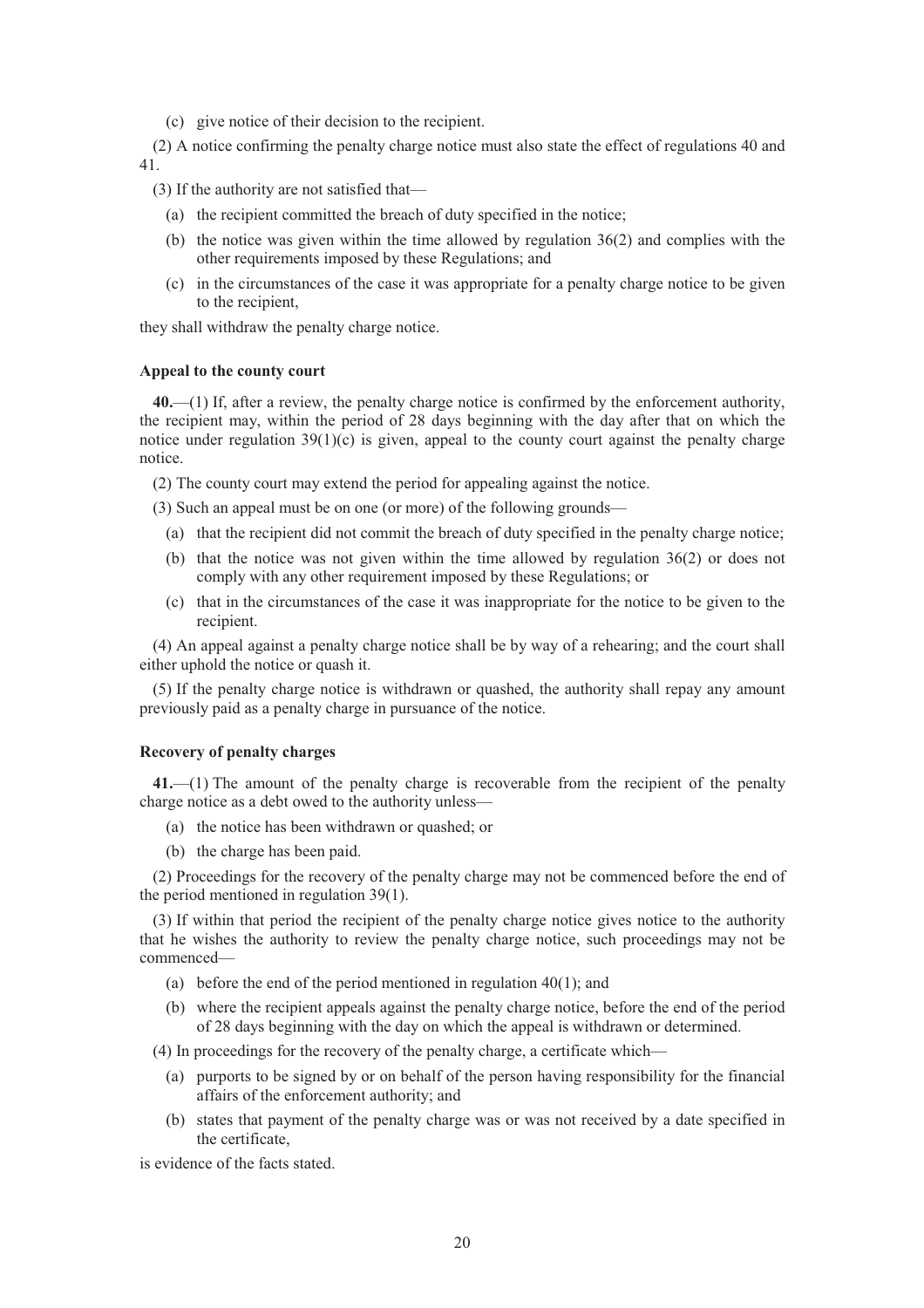#### **Service of documents**

**42.**—(1) A penalty charge notice and any other notice mentioned in this Part may be given by post.

(2) Any such notice may be given—

- (a) in the case of a body corporate, to the secretary or clerk of that body; and
- (b) in the case of a partnership, to any partner or to a person having control or management of the partnership business.

#### **Offences relating to enforcement officers**

**43.**—(1) A person who obstructs an officer of an enforcement authority acting in pursuance of regulation 35 is guilty of an offence.

(2) A person who, not being an authorised officer of an enforcement authority, purports to act as such in pursuance of this Part is guilty of an offence.

(3) A person guilty of an offence under this regulation is liable on summary conviction to a fine not exceeding level 5 on the standard scale.

# PART 8

# Miscellaneous

#### **Application to the Crown**

**44.**—(1) Subject to paragraph (2), these Regulations, other than regulation 45(2)(a), bind the Crown.

(2) No act or omission by or on behalf of the Crown shall constitute an offence or make the Crown liable to a penalty charge notice under these Regulations, but the High Court may, on the application of an enforcement authority, declare unlawful any act or omission of the Crown which constitutes a contravention of these Regulations.

## **Duty to cooperate**

**45.**—(1) This regulation applies where these Regulations impose a duty on a person to—

- (a) make available, give or display an energy performance certificate or a display energy certificate in relation to a building; or
- (b) ensure an air-conditioning system is inspected.

(2) It shall be the duty of every person with an interest in, or in occupation of, the building to—

- (a) allow such access to any energy assessor appointed by the person referred to in paragraph (1) ("the responsible person") as is reasonably necessary to inspect the building for the purposes of—
	- (i) preparing an energy performance certificate;
	- (ii) preparing a display energy certificate;
	- (iii) preparing a recommendation report; or
	- (iv) inspecting an air-conditioning system; and
- (b) cooperate with the responsible person so far as is reasonably necessary to enable him to comply with the duty referred to in paragraph (1).

#### **Revocations**

**46.** The Regulations specified in the first column of the table in Schedule 3 are revoked to the extent specified in relation to each in the third column of that table.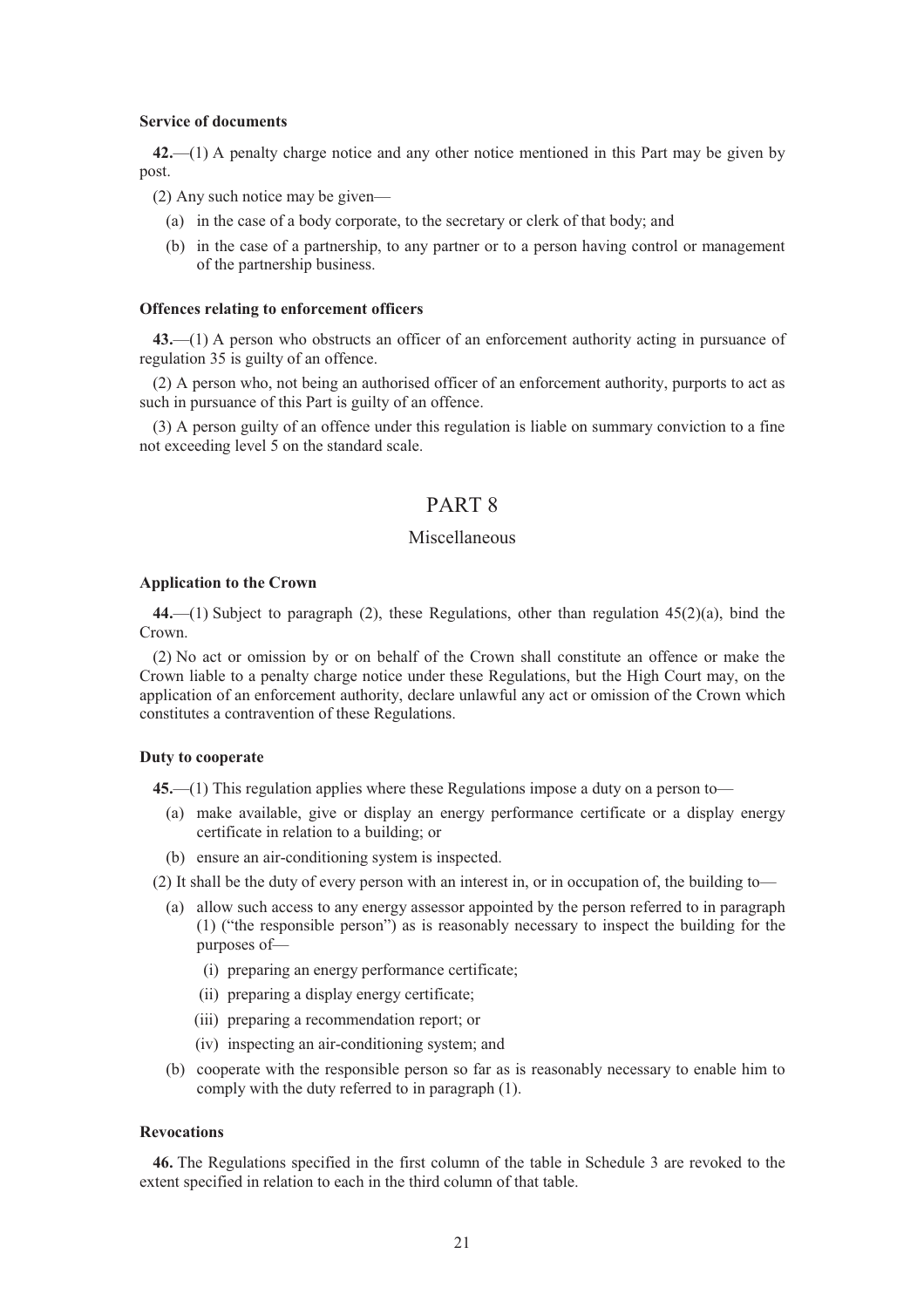### **Review**

**47.**—(1) Before the end of each review period, the Secretary of State must—

- (a) carry out a review of these Regulations;
- (b) set out the conclusions of the review in a report; and
- (c) publish the report.

(2) In carrying out the review the Secretary of State must, so far as is reasonable, have regard to how Directive 2010/31/EU of the European Parliament and of the Council on the energy performance of buildings of 19th May 2010 (recast) is implemented in other member States.

(3) The report must in particular—

- (a) set out the objectives intended to be achieved by these Regulations;
- (b) assess the extent to which those objectives are achieved; and
- (c) assess whether those objectives remain appropriate and, if so, the extent to which they could be achieved with a system that imposes less regulation.
- (4) "Review period" means—
	- (a) the period of five years beginning with the day on which these Regulations come into force; and
	- (b) subject to paragraph (5), each successive period of five years.

(5) If a report under this regulation is published before the last day of the review period to which it relates, the following review period is to begin with the day on which that report is published.

Signed by the authority of the Secretary of State for the Department for Communities and Local Government

*Don Foster* Parliamentary Under Secretary of State 17th December 2012 Department for Communities and Local Government

# SCHEDULE 1 Regulation 31

# PART 1

The purposes are—

**1.** Promoting energy efficiency improvements (as defined in section 2 of the Energy Act 2011(**a**)) ("energy efficiency improvements") in relation to buildings.

**2.** Conducting research into, or developing or analysing policy (or policy proposals) in relation to, the energy efficiency of buildings.

**3.** Conducting research into the effectiveness or impact of energy efficiency improvements.

 <sup>(</sup>**a**) 2011 c.16.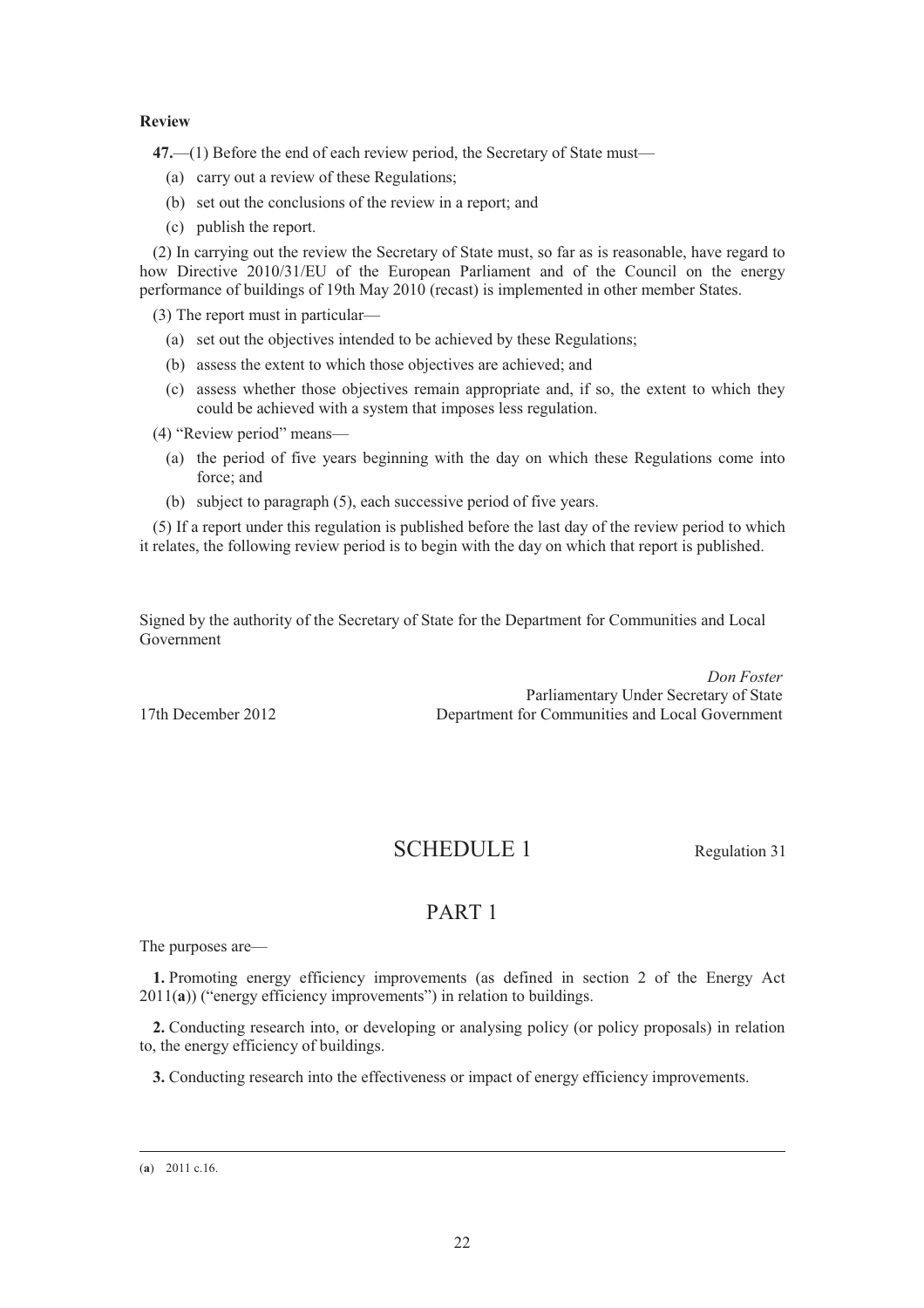**4.** Identifying geographic areas where the energy efficiency of buildings is low relative to other areas, or conducting research into the extent, causes or consequences of such lower levels of efficiency.

**5.** Promoting and marketing energy efficiency improvements that may be made pursuant to a green deal plan.

**6.** Identifying and analysing the impact of carbon emissions on the environment resulting from buildings with low levels of energy efficiency.

**7.** Determining whether energy efficiency improvements that may be made pursuant to a green deal plan have or have not been made in respect of a particular building or buildings.

# PART<sub>2</sub>

The conditions are—

**1.** The authorised recipient is, until the data is deleted from the authorised recipient's records and systems (so that the personal data is no longer accessible by any means by the authorised recipient), a data controller within the meaning of section 1(1) of the Data Protection Act 1998(**a**) in relation to the information disclosed.

**2.** The authorised recipient must not—

- (a) disclose any personal data contained in or derived from data disclosed to it under regulation 31 to any other person without the consent of the person who is the subject of the data;
- (b) use such personal data in order to contact an individual for the purpose of marketing or promoting products or services which do not relate to energy efficiency.

**3.** The authorised recipient must not make contact with any person ("the subject") whose identity or contact details (or both) have become known to the authorised recipient from data disclosed to the authorised recipient under regulation 31 unless—

- (a) the authorised recipient advises the subject, at the time contact is first made, that—
	- (i) their identity or contact details (or both) have been obtained from the keeper of the register under that regulation, and
	- (ii) the subject is entitled to refuse to receive any further communications from the authorised recipient; and
- (b) the first contact with the subject is made by means of written communication (including electronic communication) only.

**4.** The authorised recipient must not make further contact with a person if the person has informed the authorised recipient that they do not wish to receive any further communications from the authorised recipient.

**5.** In paragraphs 6 and 7, "the subject" means a person whose identity or contact details (or both) have become known to the authorised recipient from data disclosed to it under regulation 31.

**6.** If the authorised recipient has on three separate occasions made contact with the subject and received no response from the subject within fourteen days of the third contact, the authorised recipient—

(a) must not attempt to contact the subject again; and

 <sup>(</sup>**a**) 1998 c.29. Section 1(1) was amended by section 68 of and Schedule 8 to the Freedom of Information Act 2000 (c.36), and by S.I. 2004/3089. There are other amendments to section 1 of the Data Protection Act 1998 which are not relevant to these Regulations.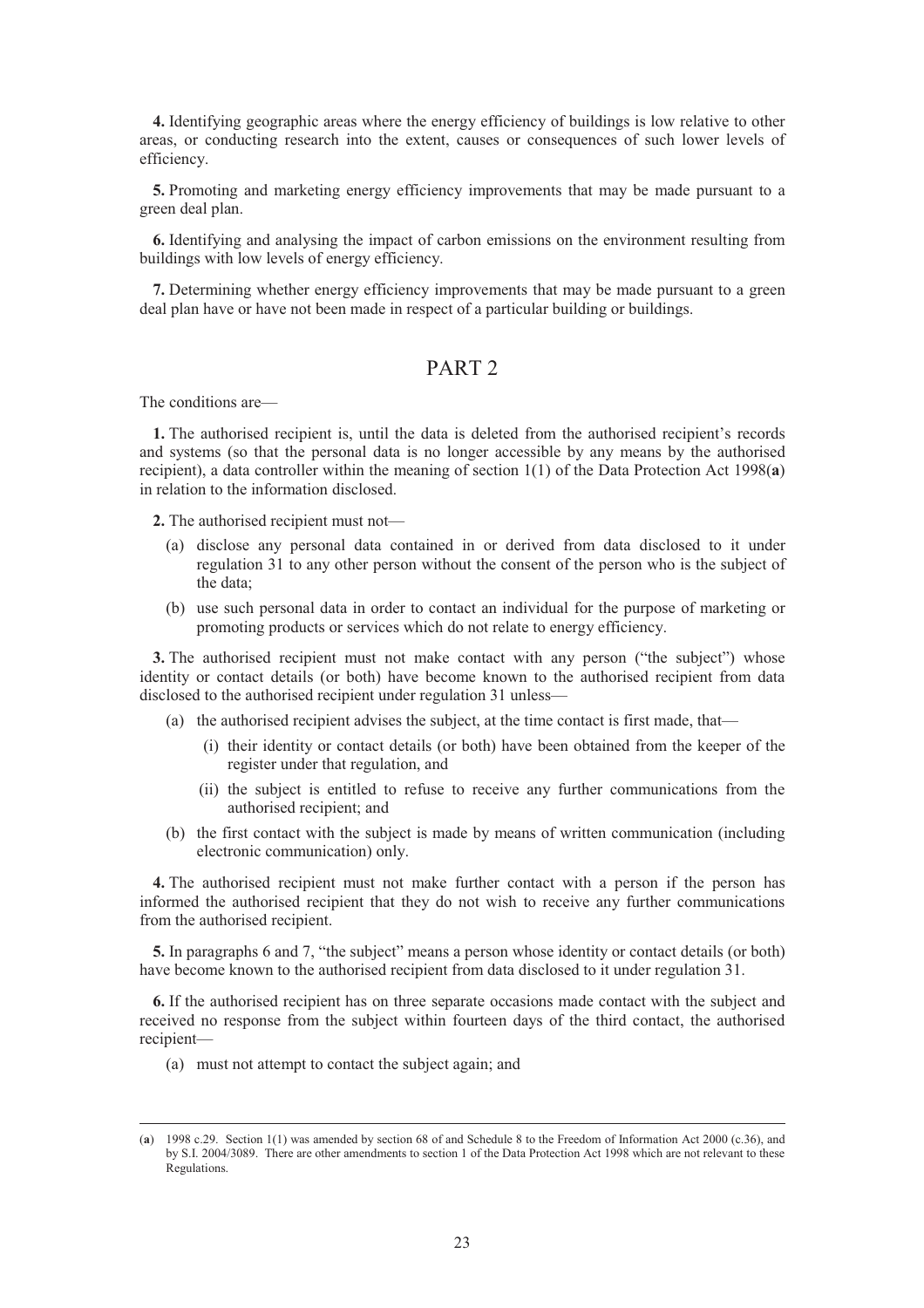(b) must, as soon as reasonably practicable (and in any event within fourteen days of the receipt of a request made by or on behalf of the subject to do so), delete any personal data contained in or derived from data disclosed to the authorised recipient under regulation 31 from its records and systems (so that the personal data is no longer accessible by any means to the authorised recipient).

**7.** The authorised recipient must, as soon as reasonably practicable (and in any event within fourteen days of the receipt of a request made by or on behalf of the subject), delete any personal data contained in or derived from data disclosed to the authorised recipient under regulation 31 from its records and systems (so that the personal data is no longer accessible by any means by the authorised recipient) if the subject requests the authorised recipient to do so.

**8.** The authorised recipient must ensure that its officers and employees comply with the conditions in paragraphs 1 to 7 of this Part.

# SCHEDULE 2 Regulation 33

# Meanings of small, medium and large data packs

# PART 1

# Energy Performance Certificates

**1.** In this Part, "residential property" means premises in England and Wales consisting of a single dwelling, including ancillary land.

**2.** For data from which an energy performance certificate for a residential property may be produced—

- (a) a small data pack means a set of data containing the following information concerning the property: the address (including the postcode), the energy rating, the potential energy rating, the energy efficiency, the potential energy efficiency, the property type, the inspection date, the region, local authority area, constituency and county where it is located and the date the data was entered onto the register;
- (b) a medium data pack means a set of data containing the data described in paragraph  $2(a)$ , together with the following additional information concerning the property: the transaction type, the current environment impact, the potential environment impact, the current energy consumption, the potential energy consumption, the current Co2 emissions, the current Co2 emissions per floor area, the potential Co2 emissions, the current lighting cost, the potential lighting cost, the current heating cost, the potential heating cost, the current hot water cost, the potential hot water cost, the total floor area, the energy tariff, whether the property is connected to the gas network, the floor level, whether the property is on the top floor (for flats), if the property is a flat not on the top floor the story count for the property, the overall dimensions and size of the building, the type of heating controls, the proportion of windows which are multi-glazed, the types of glazing and the area glazed, the number of extensions to the property, the number of habitable rooms, the number of heated rooms, the proportion of low energy light and the number of open fireplaces; and
- (c) a large data pack means a set of data containing the data described in paragraphs 2(a) and (b), together with any additional data entered onto the register pursuant to regulation 27 from which an energy performance certificate (or any information contained within such a certificate) may be produced in relation to the property.

**3.** For data from which an energy performance certificate for a property other than a residential property may be produced—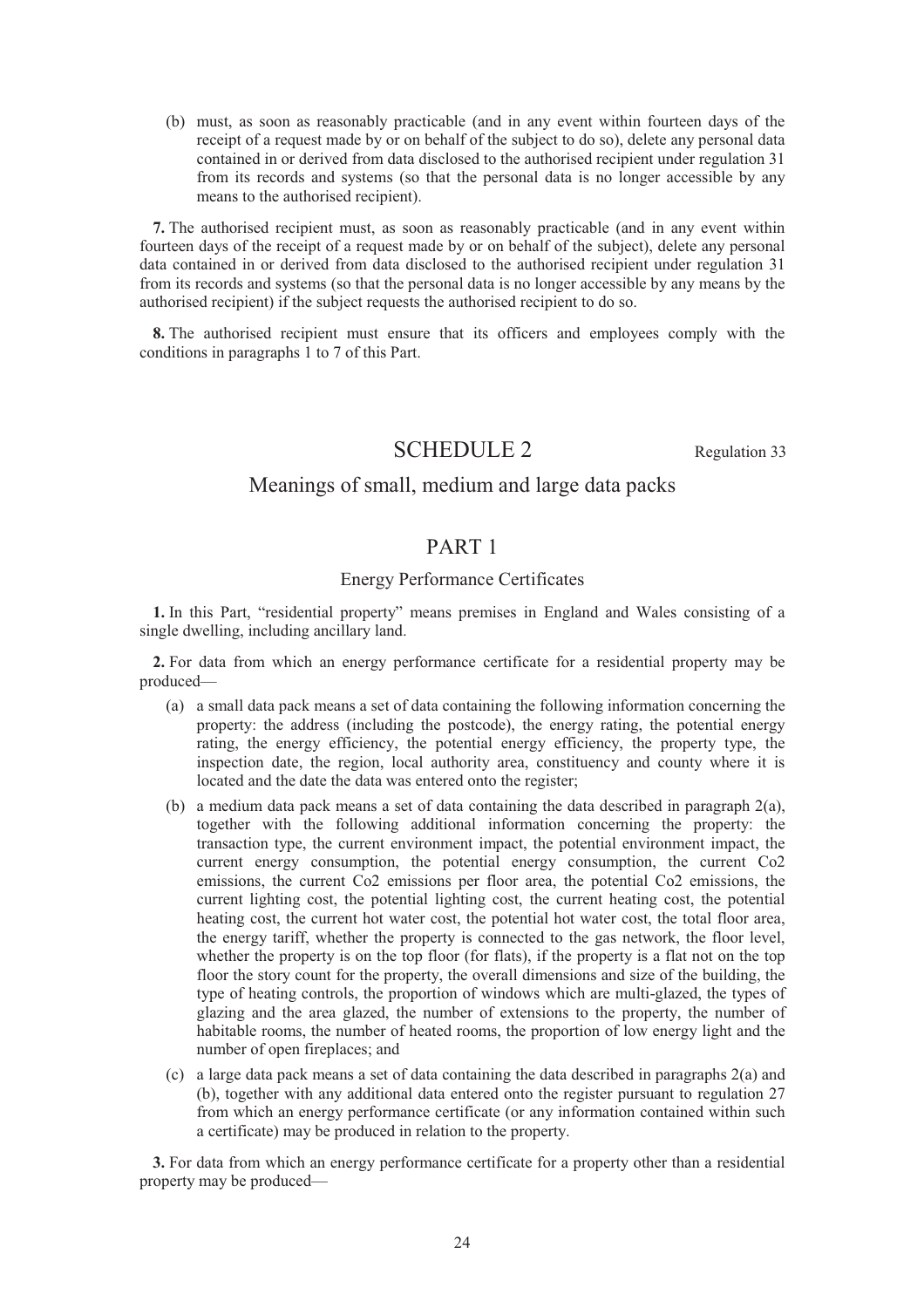- (a) a small data pack means a set of data containing the following information concerning the property: the address (including the postcode), the energy rating, the property type, the inspection date, the region, local authority area, constituency and county where it is located and the date the data was entered onto the register;
- (b) a medium data pack means a set of data containing the data described in paragraph  $3(a)$ , together with the following additional information concerning the property: the transaction type, the benchmark against other new build or existing properties as appropriate, whether the property is a level 3, 4 or 5 building, the main heating fuel, the other fuel description, whether the property is air-conditioned, whether the property has specialised energy requirements, the energy from renewable sources (if any) used by the property and the floor area; and
- (c) a large data pack means a set of data containing the data described in paragraphs 3(a) and (b), together with any additional data entered onto the register pursuant to regulation 27 from which an energy performance certificate (or any information contained within such a certificate) may be produced in relation to the property.

# PART 2

# Display Energy Certificates

**4.** For data from which a display energy certificate may be produced—

- (a) a small data pack means a set of data containing the following information concerning the property in question: the address (including the postcode), the energy rating, the proportion of Co2 emissions attributable to electricity used in the property, the proportion of Co2 emissions from energy used to heat the property, the proportion of Co2 emissions from energy from renewable sources (if any) used in the property, the property type, the inspection date, the region, local authority area, constituency and county where it is located and the date the data was entered onto the register;
- (b) a medium data pack means a set of data containing the data described in paragraph 4(a), together with the following additional information concerning the property: the benchmark against other new build or existing properties as appropriate, whether the property is a level 3, 4 or 5 building, the main heating fuel, the other fuel description, whether the building is air-conditioned, whether the building has specialised energy requirements, the energy from renewable sources (if any) used in the property, the floor area and the building level; and
- (c) a large data pack means a set of data containing the data described in paragraphs 4(a) and (b) together with any additional data entered onto the register pursuant to regulation 27 from which a display energy certificate (or any information contained within such a certificate) may be produced in relation to the property in question.

# PART 3

# Air-conditioning Inspection Reports

- **5.** For data from which an inspection report may be produced—
	- (a) a small data pack means a set of data containing the following information concerning the property in question: the address (including the postcode), the property type, the inspection date, the region, local authority area, constituency and county where it is located and the date the data was entered onto the register;
	- (b) a medium data pack means a set of data containing the data described in paragraph  $5(a)$ , together with the following additional information: the name of the equipment owner, their telephone number, the name of their organisation, the equipment owner's address, (including the town, city or parish and postcode), the person responsible for the operation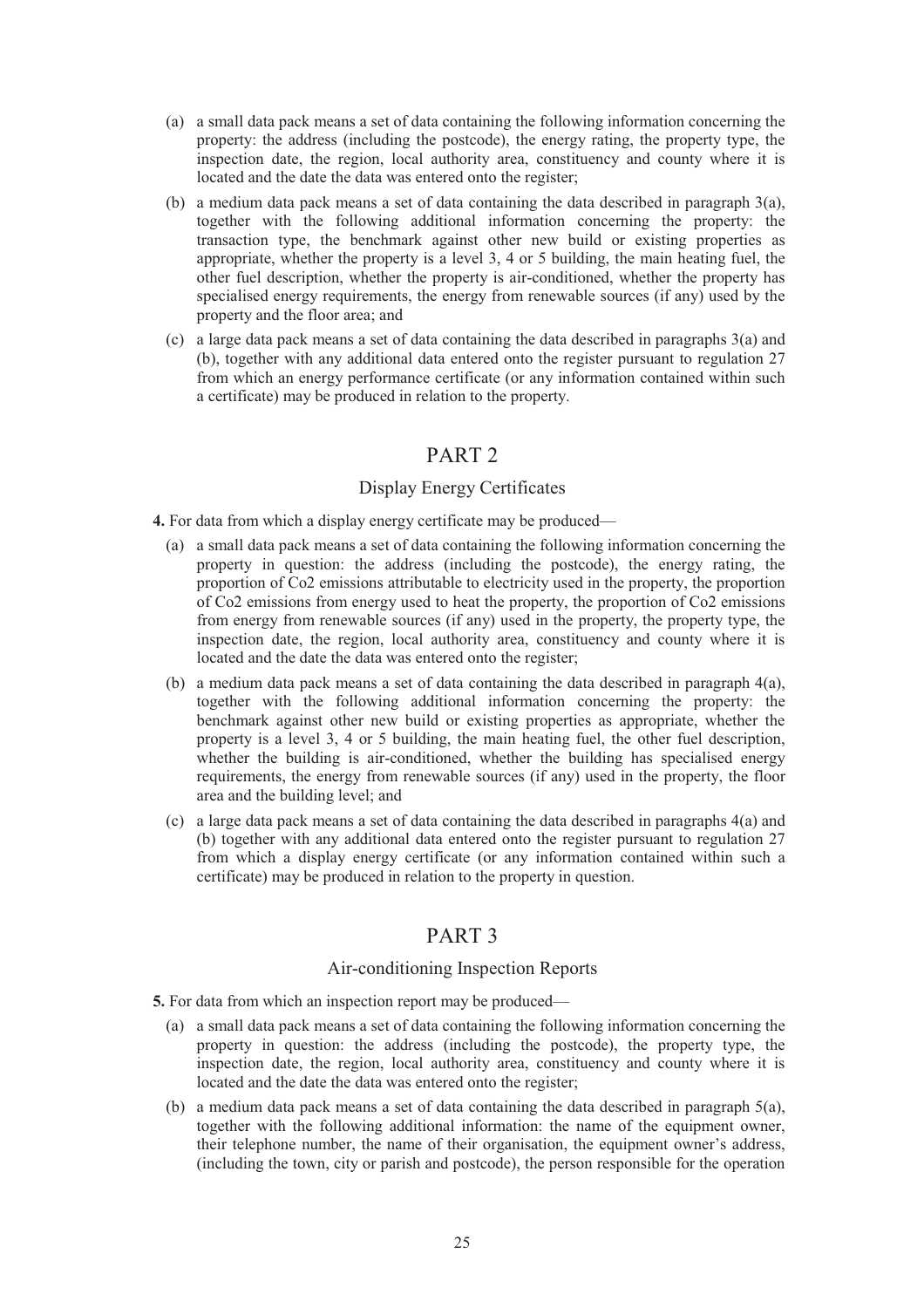of the air-conditioning equipment, the operator's employer, the operator's address (including the town, city or parish and postcode) and the name of the building; and

(c) a large data pack means a set of data containing the data described in paragraphs 5(a) and (b), together with any additional data entered onto the register pursuant to regulation 27 from which the inspection report (or any information contained within the report) may be produced.

# SCHEDULE 3 regulation 46

# Revocation of Regulations

| Regulations revoked                                                                                                                   | References   | Extent of revocation                                                                                                                                                                                                                                                                                 |
|---------------------------------------------------------------------------------------------------------------------------------------|--------------|------------------------------------------------------------------------------------------------------------------------------------------------------------------------------------------------------------------------------------------------------------------------------------------------------|
| The Energy Performance of<br>Buildings (Certificates and<br>Inspections) (England and Wales)<br>Regulations 2007                      | SI 2007/991  | The whole Regulations.                                                                                                                                                                                                                                                                               |
| The Energy Performance of<br>Buildings (Certificates and<br>Inspections) (England and Wales)<br>(Amendment) Regulations 2007          | SI 2007/1669 | The whole Regulations.                                                                                                                                                                                                                                                                               |
| The Energy Performance of<br>Buildings (Certificates and<br>Inspections) (England and Wales)<br>(Amendment No. 2) Regulations<br>2007 | SI 2007/3302 | The whole Regulations.                                                                                                                                                                                                                                                                               |
| The Energy Performance of<br>Buildings (Certificates and<br>Inspections) (England and Wales)<br>(Amendment) Regulations 2008          | SI 2008/647  | The whole Regulations.                                                                                                                                                                                                                                                                               |
| The Energy Performance of<br>Buildings (Certificates and<br>Inspections) (England and Wales)<br>(Amendment No. 2) Regulations<br>2008 | SI 2008/2363 | The whole Regulations.                                                                                                                                                                                                                                                                               |
| The Energy Performance of<br>Buildings (Certificates and<br>Inspections) (England and Wales)<br>(Amendment) Regulations 2009          | SI 2009/1900 | The whole Regulations.                                                                                                                                                                                                                                                                               |
| The Energy Performance of<br>Buildings (Certificates and<br>Inspections) (England and Wales)<br>(Amendment) Regulations 2010          | SI 2010/1456 | The whole Regulations.                                                                                                                                                                                                                                                                               |
| The Building Regulations 2010                                                                                                         | SI 2010/2214 | Regulation 54(1) and Schedule 5,<br>insofar as they relate to the Energy<br>Performance of Buildings<br>(Certificates and Inspections)<br>(England and Wales) Regulations<br>2007, and regulation $54(2)$ insofar as<br>it relates to paragraph 2 of Schedule<br>6 to the Building Regulations 2010. |
| The Building (Amendment)                                                                                                              | SI 2011/1515 | Regulation 2.                                                                                                                                                                                                                                                                                        |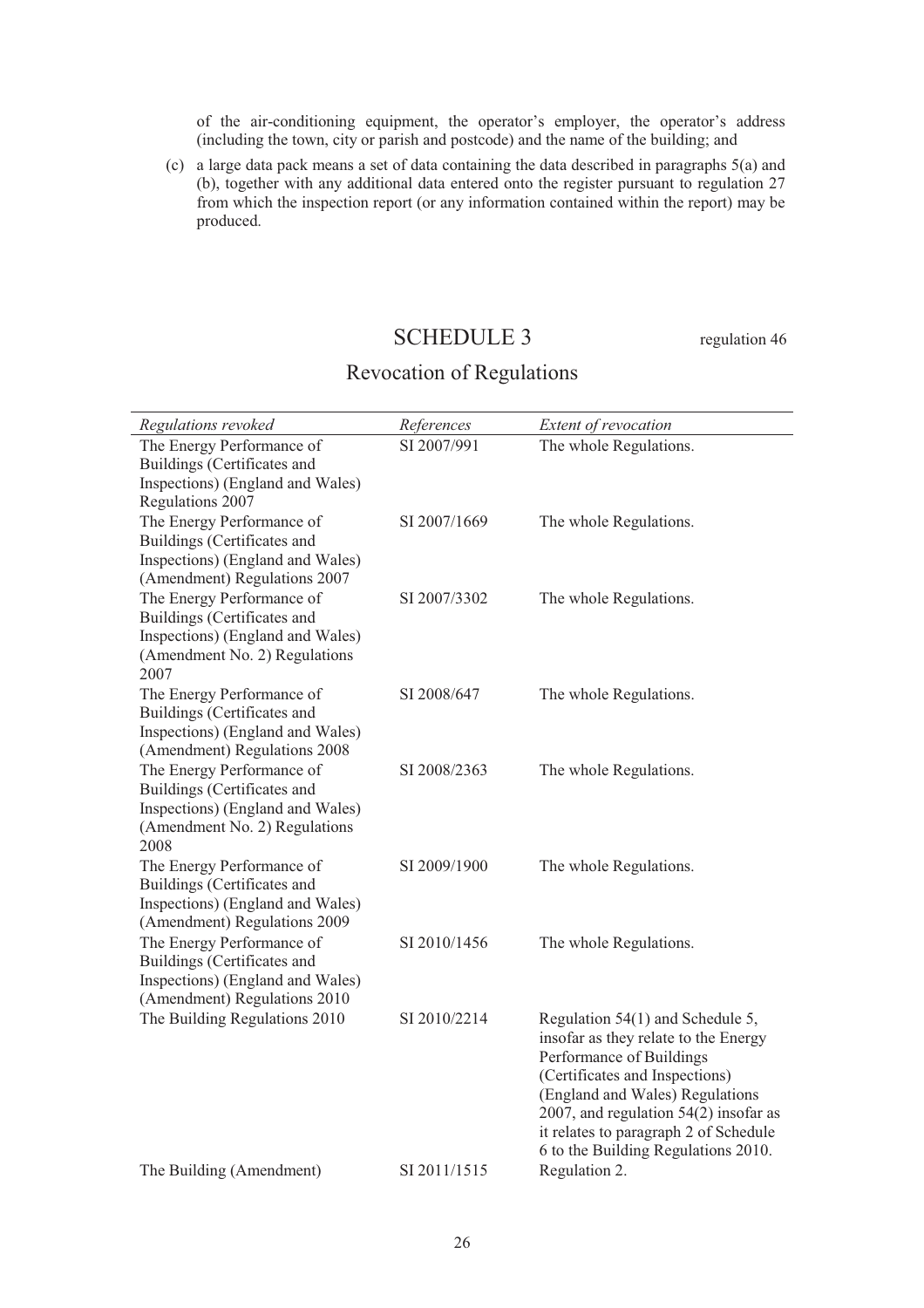| Regulations 2011                 |              |                        |
|----------------------------------|--------------|------------------------|
| The Energy Performance of        | SI 2011/2452 | The whole regulations. |
| Buildings (Certificates and      |              |                        |
| Inspections) (England and Wales) |              |                        |
| (Amendment) Regulations 2011     |              |                        |
| The Energy Performance of        | SI 2012/809  | The whole regulations. |
| Buildings (Certificates and      |              |                        |
| Inspections) (England and Wales) |              |                        |
| (Amendment) Regulations 2012     |              |                        |

### **EXPLANATORY NOTE**

#### *(This note is not part of the Regulations)*

These Regulations consolidate the Energy Performance of Buildings (Certificates and Inspections) (England and Wales) Regulations 2007 ("the 2007 Regulations") with subsequent amendments to them since the 2007 Regulations came into force. The 2007 Regulations enacted for England and Wales requirements of Directive 2002/91/EC of the European Parliament and of the Council of 16 December 2002 on the energy performance of buildings ("the original Directive"). They were subsequently amended to add other provision not required by the original Directive. These Regulations, in addition to consolidation, enact for England and Wales where necessary new requirements in Directive 2010/31/EU of the European Parliament and of the Council of 19 May 2010 on the energy performance of buildings (recast) ("the recast Directive"). They also make amendments both to provisions which enacted the original Directive and to other provisions. The EPB Directive lays down requirements regarding energy performance certificates, display of certificates in large public buildings, and regular inspection of air-conditioning systems.

For the purposes of transposition of the recast Directive, these Regulations should be read in conjunction with the Building Regulations 2010 ("the Building Regulations") as amended by the Building Regulations etc (Amendment) Regulations 2012.

Only Parts 1, 2 and 3 of these Regulations contain new provision enacting requirements of the recast Directive.

Part 1 of these Regulations contains several new definitions, including new regulation 4 regarding recommendation reports which enacts article  $11(2)$ , (3) and (4) of the recast Directive.

Part 2 of these Regulations concerns requirements relating to energy performance certificates when buildings are sold, rented out or marketed. It includes new provision enacting requirements of article  $4(2)$  (in regulation 5), article 11(2), (3), (4) and (7) (in regulation 9), article 12(4) (in regulation 11) and article 13(2) (in regulation 10) of the recast Directive. Details of exceptions under the recast Directive, and with respect to buildings to be demolished, are in regulation 5 and regulation 8. The content of an energy performance certificate is specified in regulation 9. Other Part 2 provisions include the following requirements:

(1) Subject to exceptions, a valid energy performance certificate must be made available free of charge to a prospective buyer or tenant at the earliest opportunity; and where appropriate the asset rating of the building must be stated in any advertisement of its sale or rental in commercial media.

(2) A valid energy performance certificate (if one does not already exist) must be commissioned before a building is marketed.

(3) A valid energy performance certificate must be prominently displayed in a building over a specified size which is frequently visited by the public.

Part 3 of these Regulations concerns display energy certificates, and includes in regulation 15 new provision enacting requirements of articles  $11(2)$ ,  $12(1)(b)$  and  $13(1)$  of the recast Directive. A